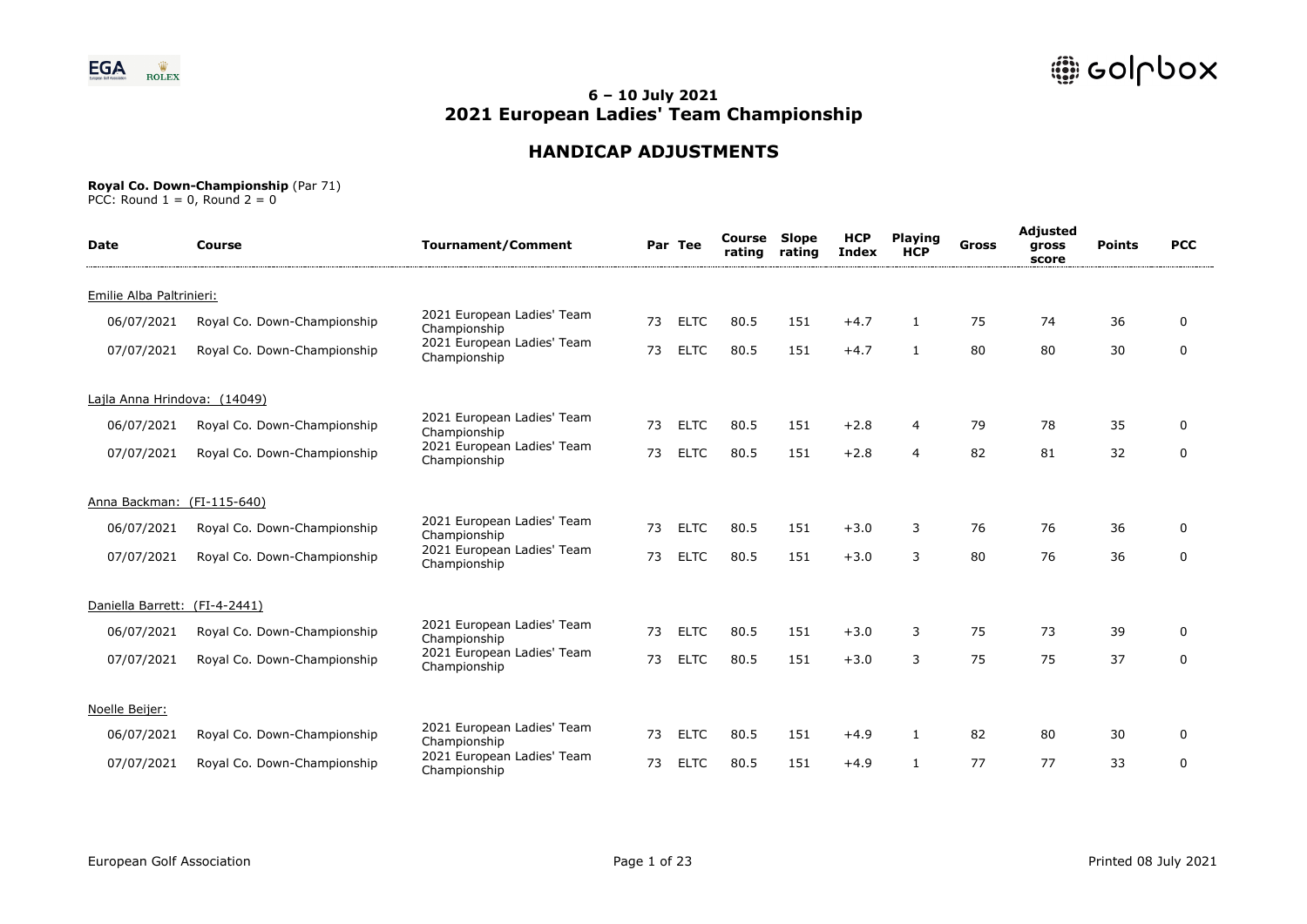

# **HANDICAP ADJUSTMENTS**

#### **Royal Co. Down-Championship** (Par 71)

| <b>Date</b>           | Course                      | <b>Tournament/Comment</b>                  |    | Par Tee     | <b>Course Slope</b><br>rating | rating | <b>HCP</b><br><b>Index</b> | <b>Playing</b><br><b>HCP</b> | <b>Gross</b> | Adjusted<br>gross<br>score | <b>Points</b> | <b>PCC</b>  |
|-----------------------|-----------------------------|--------------------------------------------|----|-------------|-------------------------------|--------|----------------------------|------------------------------|--------------|----------------------------|---------------|-------------|
| Andrea Bergsdottir:   |                             |                                            |    |             |                               |        |                            |                              |              |                            |               |             |
| 06/07/2021            | Royal Co. Down-Championship | 2021 European Ladies' Team<br>Championship | 73 | <b>ELTC</b> | 80.5                          | 151    | $+3.2$                     | 3                            | 76           | 76                         | 36            | $\Omega$    |
| 07/07/2021            | Royal Co. Down-Championship | 2021 European Ladies' Team<br>Championship | 73 | <b>ELTC</b> | 80.5                          | 151    | $+3.2$                     | 3                            | 79           | 78                         | 34            | $\mathbf 0$ |
| Carla Bernat Escuder: |                             |                                            |    |             |                               |        |                            |                              |              |                            |               |             |
| 06/07/2021            | Royal Co. Down-Championship | 2021 European Ladies' Team<br>Championship | 73 | <b>ELTC</b> | 80.5                          | 151    | $+5.6$                     | 0                            | 77           | 77                         | 32            | $\Omega$    |
| 07/07/2021            | Royal Co. Down-Championship | 2021 European Ladies' Team<br>Championship | 73 | <b>ELTC</b> | 80.5                          | 151    | $+5.6$                     | $\Omega$                     | 81           | 81                         | 28            | $\mathbf 0$ |
| Barbara Car:          |                             |                                            |    |             |                               |        |                            |                              |              |                            |               |             |
| 06/07/2021            | Royal Co. Down-Championship | 2021 European Ladies' Team<br>Championship | 73 | <b>ELTC</b> | 80.5                          | 151    | $+1.9$                     | 5                            | 82           | 82                         | 32            | $\Omega$    |
| 07/07/2021            | Royal Co. Down-Championship | 2021 European Ladies' Team<br>Championship | 73 | <b>ELTC</b> | 80.5                          | 151    | $+1.9$                     | 5                            | 82           | 82                         | 32            | $\mathbf 0$ |
| Hannah Darling:       | (4002055935)                |                                            |    |             |                               |        |                            |                              |              |                            |               |             |
| 06/07/2021            | Royal Co. Down-Championship | 2021 European Ladies' Team<br>Championship | 73 | <b>ELTC</b> | 80.5                          | 151    | $+7.3$                     | $-2$                         | 68           | 68                         | 39            | $\Omega$    |
| 07/07/2021            | Royal Co. Down-Championship | 2021 European Ladies' Team<br>Championship | 73 | <b>ELTC</b> | 80.5                          | 151    | $+7.3$                     | $-2$                         | 69           | 69                         | 38            | $\mathbf 0$ |
| Ema Dobiasova: (7383) |                             |                                            |    |             |                               |        |                            |                              |              |                            |               |             |
| 06/07/2021            | Royal Co. Down-Championship | 2021 European Ladies' Team<br>Championship | 73 | <b>ELTC</b> | 80.5                          | 151    | $+1.6$                     | 5                            | 86           | 85                         | 29            | 0           |
| 07/07/2021            | Royal Co. Down-Championship | 2021 European Ladies' Team<br>Championship | 73 | <b>ELTC</b> | 80.5                          | 151    | $+1.6$                     | 5                            | 87           | 83                         | 31            | $\mathbf 0$ |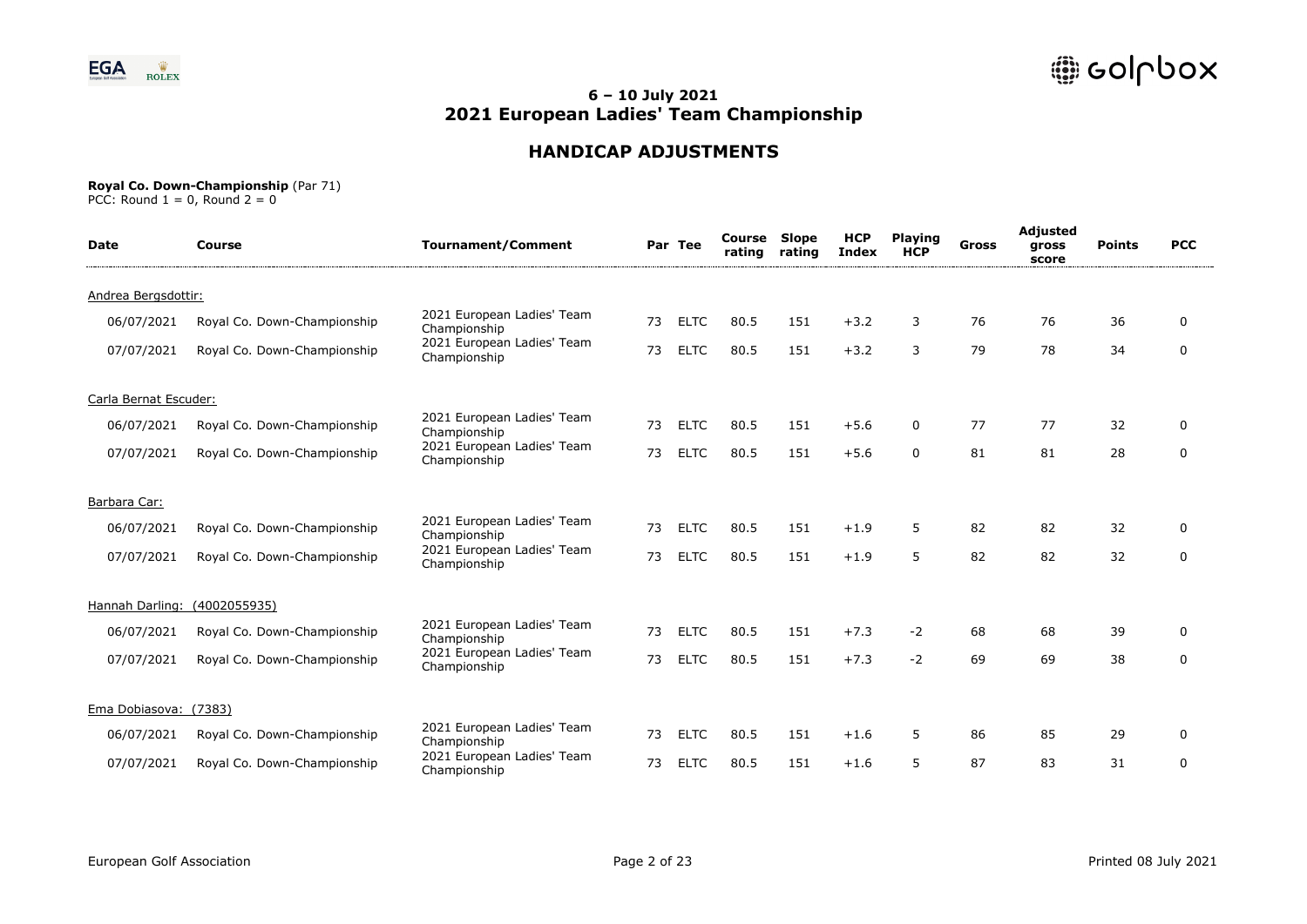

# **HANDICAP ADJUSTMENTS**

#### **Royal Co. Down-Championship** (Par 71)

| <b>Date</b>                | Course                      | <b>Tournament/Comment</b>                  |    | Par Tee     | <b>Course Slope</b><br>rating | rating | <b>HCP</b><br><b>Index</b> | <b>Playing</b><br><b>HCP</b> | Gross | Adjusted<br>gross<br>score | <b>Points</b> | <b>PCC</b>  |
|----------------------------|-----------------------------|--------------------------------------------|----|-------------|-------------------------------|--------|----------------------------|------------------------------|-------|----------------------------|---------------|-------------|
| Katarina Drocarova: (5563) |                             |                                            |    |             |                               |        |                            |                              |       |                            |               |             |
| 06/07/2021                 | Royal Co. Down-Championship | 2021 European Ladies' Team<br>Championship | 73 | <b>ELTC</b> | 80.5                          | 151    | $+5.0$                     | $\mathbf{1}$                 | 77    | 77                         | 33            | $\Omega$    |
| 07/07/2021                 | Royal Co. Down-Championship | 2021 European Ladies' Team<br>Championship | 73 | <b>ELTC</b> | 80.5                          | 151    | $+5.0$                     | 1                            | 73    | 73                         | 37            | $\mathbf 0$ |
| Louise Duncan:             | (4000498598)                |                                            |    |             |                               |        |                            |                              |       |                            |               |             |
| 06/07/2021                 | Royal Co. Down-Championship | 2021 European Ladies' Team<br>Championship | 73 | <b>ELTC</b> | 80.5                          | 151    | $+4.9$                     |                              | 79    | 77                         | 33            | 0           |
| 07/07/2021                 | Royal Co. Down-Championship | 2021 European Ladies' Team<br>Championship | 73 | <b>ELTC</b> | 80.5                          | 151    | $+4.9$                     |                              | 76    | 76                         | 34            | $\mathbf 0$ |
| Alexandra Forsterling:     |                             |                                            |    |             |                               |        |                            |                              |       |                            |               |             |
| 06/07/2021                 | Royal Co. Down-Championship | 2021 European Ladies' Team<br>Championship | 73 | <b>ELTC</b> | 80.5                          | 151    | $+6.9$                     | $-2$                         | 73    | 73                         | 34            | $\Omega$    |
| 07/07/2021                 | Royal Co. Down-Championship | 2021 European Ladies' Team<br>Championship | 73 | <b>ELTC</b> | 80.5                          | 151    | $+6.9$                     | $-2$                         | 77    | 76                         | 31            | 0           |
| Justine Fournand:          |                             |                                            |    |             |                               |        |                            |                              |       |                            |               |             |
| 06/07/2021                 | Royal Co. Down-Championship | 2021 European Ladies' Team<br>Championship | 73 | <b>ELTC</b> | 80.5                          | 151    | $+4.6$                     | 1                            | 76    | 76                         | 34            | $\Omega$    |
| 07/07/2021                 | Royal Co. Down-Championship | 2021 European Ladies' Team<br>Championship | 73 | <b>ELTC</b> | 80.5                          | 151    | $+4.6$                     |                              | 79    | 79                         | 31            | 0           |
| Karen Fredgaard: (sep-76)  |                             |                                            |    |             |                               |        |                            |                              |       |                            |               |             |
| 06/07/2021                 | Royal Co. Down-Championship | 2021 European Ladies' Team<br>Championship | 73 | <b>ELTC</b> | 80.5                          | 151    | $+4.1$                     | 2                            | 75    | 75                         | 36            | $\Omega$    |
| 07/07/2021                 | Royal Co. Down-Championship | 2021 European Ladies' Team<br>Championship | 73 | <b>ELTC</b> | 80.5                          | 151    | $+4.1$                     | 2                            | 71    | 71                         | 40            | $\mathbf 0$ |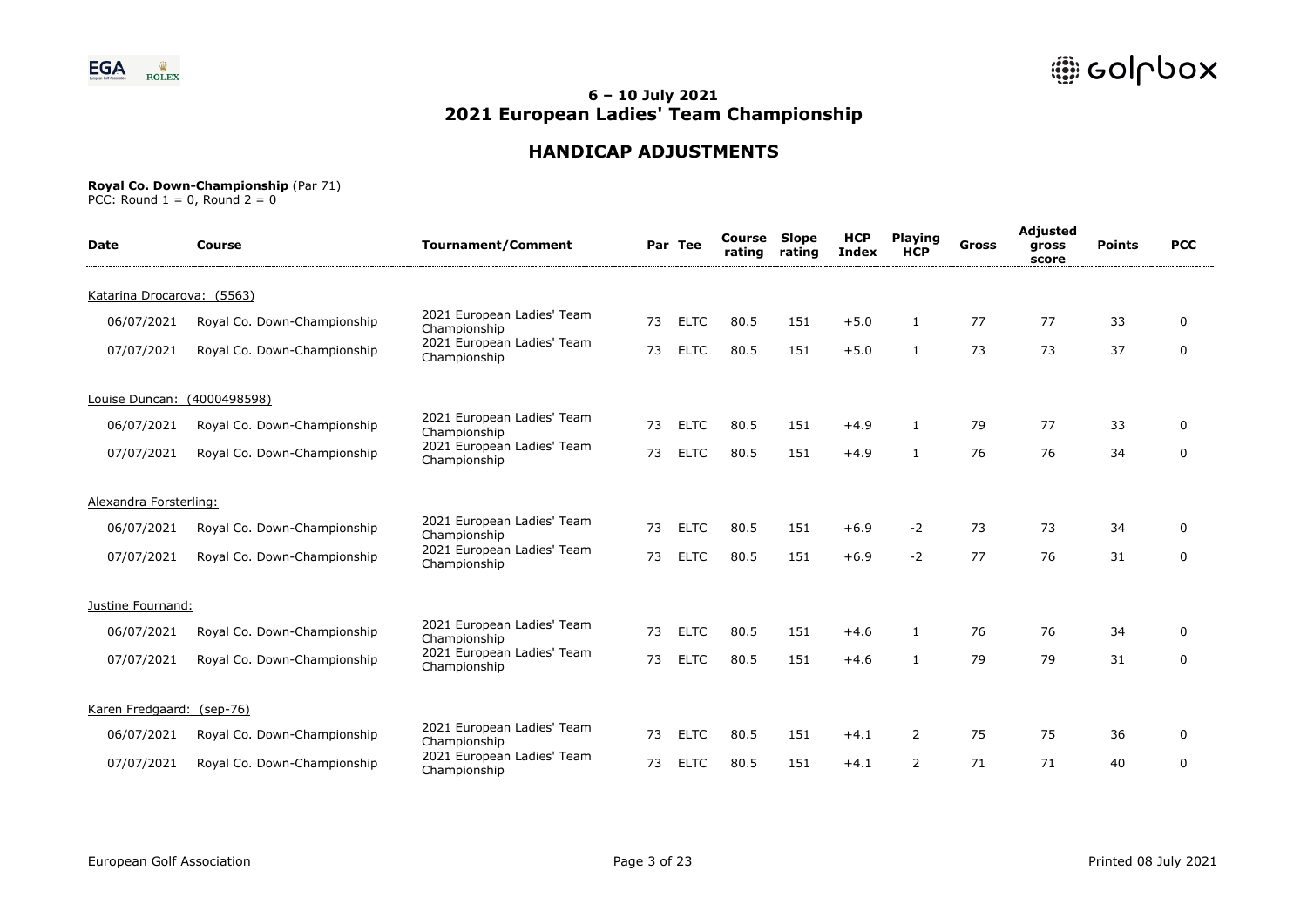

# **HANDICAP ADJUSTMENTS**

#### **Royal Co. Down-Championship** (Par 71)

| <b>Date</b>                | Course                      | <b>Tournament/Comment</b>                  |    | Par Tee     | <b>Course Slope</b><br>rating | rating | <b>HCP</b><br><b>Index</b> | <b>Playing</b><br><b>HCP</b> | <b>Gross</b> | Adjusted<br>gross<br>score | <b>Points</b> | <b>PCC</b>   |
|----------------------------|-----------------------------|--------------------------------------------|----|-------------|-------------------------------|--------|----------------------------|------------------------------|--------------|----------------------------|---------------|--------------|
| Inja Fric:                 |                             |                                            |    |             |                               |        |                            |                              |              |                            |               |              |
| 06/07/2021                 | Royal Co. Down-Championship | 2021 European Ladies' Team<br>Championship | 73 | <b>ELTC</b> | 80.5                          | 151    | $+3.0$                     | 3                            | 77           | 77                         | 35            | $\mathbf{0}$ |
| 07/07/2021                 | Royal Co. Down-Championship | 2021 European Ladies' Team<br>Championship | 73 | <b>ELTC</b> | 80.5                          | 151    | $+3.0$                     | 3                            | 80           | 80                         | 32            | $\mathbf 0$  |
| Kristyna Frydlova:         |                             |                                            |    |             |                               |        |                            |                              |              |                            |               |              |
| 06/07/2021                 | Royal Co. Down-Championship | 2021 European Ladies' Team<br>Championship | 73 | <b>ELTC</b> | 80.5                          | 151    | $+3.7$                     | 3                            | 88           | 86                         | 26            | $\Omega$     |
| 07/07/2021                 | Royal Co. Down-Championship | 2021 European Ladies' Team<br>Championship | 73 | <b>ELTC</b> | 80.5                          | 151    | $+3.7$                     | 3                            | 80           | 79                         | 33            | $\mathbf 0$  |
| Hulda Clara Gestsdottir:   |                             |                                            |    |             |                               |        |                            |                              |              |                            |               |              |
| 06/07/2021                 | Royal Co. Down-Championship | 2021 European Ladies' Team<br>Championship | 73 | <b>ELTC</b> | 80.5                          | 151    | $+2.7$                     | 4                            | 80           | 80                         | 33            | $\Omega$     |
| 07/07/2021                 | Royal Co. Down-Championship | 2021 European Ladies' Team<br>Championship | 73 | <b>ELTC</b> | 80.5                          | 151    | $+2.7$                     | 4                            | 82           | 81                         | 32            | $\mathbf 0$  |
| Chloe Goadby: (4000035590) |                             |                                            |    |             |                               |        |                            |                              |              |                            |               |              |
| 06/07/2021                 | Royal Co. Down-Championship | 2021 European Ladies' Team<br>Championship | 73 | <b>ELTC</b> | 80.5                          | 151    | $+5.4$                     | 0                            | 80           | 80                         | 29            | $\Omega$     |
| 07/07/2021                 | Royal Co. Down-Championship | 2021 European Ladies' Team<br>Championship | 73 | <b>ELTC</b> | 80.5                          | 151    | $+5.4$                     | $\Omega$                     | 74           | 74                         | 35            | $\mathbf 0$  |
| Darcey Harry:              |                             |                                            |    |             |                               |        |                            |                              |              |                            |               |              |
| 06/07/2021                 | Royal Co. Down-Championship | 2021 European Ladies' Team<br>Championship | 73 | <b>ELTC</b> | 80.5                          | 151    | $+3.8$                     | $\overline{2}$               | 81           | 81                         | 30            | 0            |
| 07/07/2021                 | Royal Co. Down-Championship | 2021 European Ladies' Team<br>Championship | 73 | <b>ELTC</b> | 80.5                          | 151    | $+3.8$                     | $\overline{2}$               | 76           | 76                         | 35            | $\mathbf 0$  |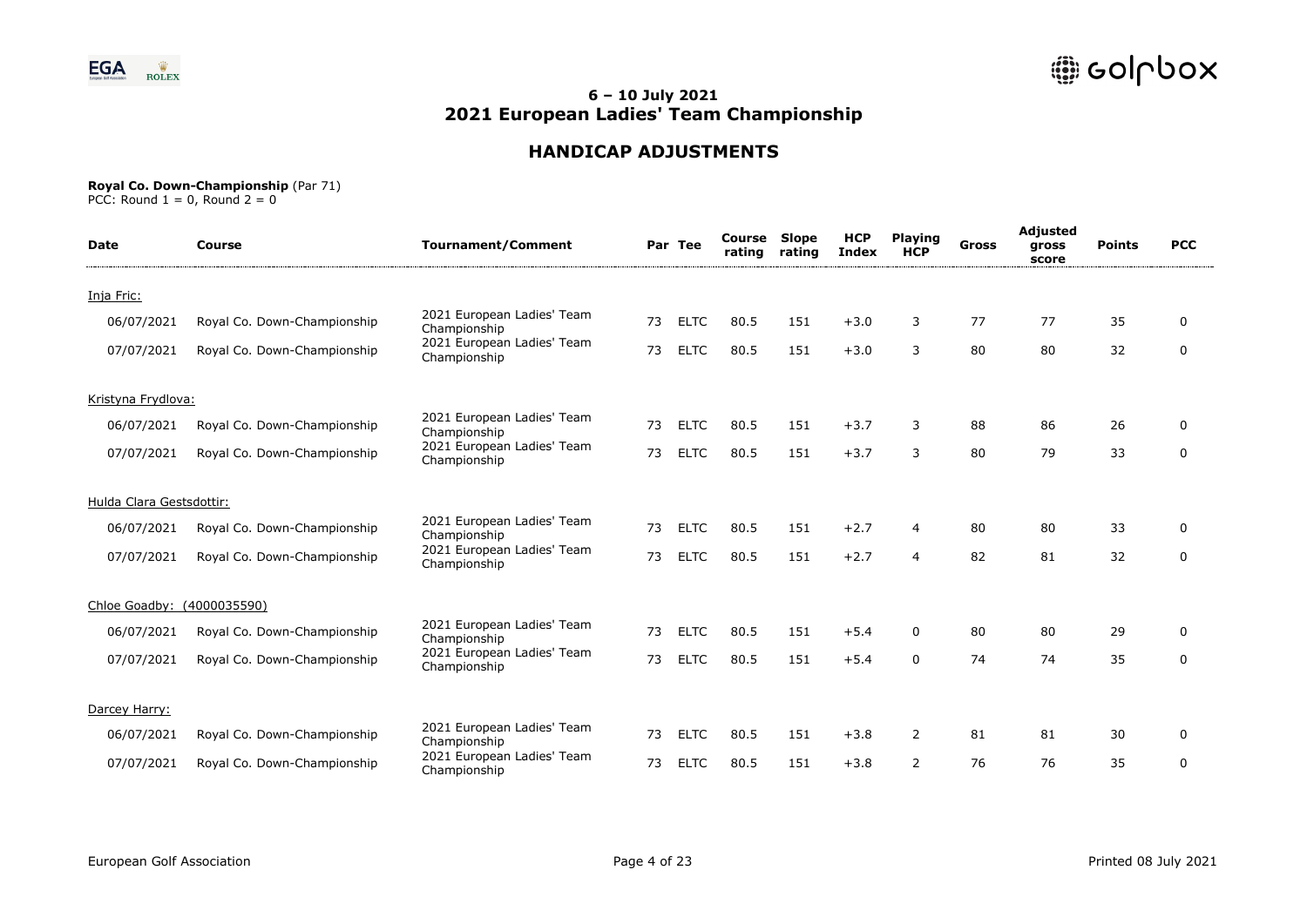

# **HANDICAP ADJUSTMENTS**

#### **Royal Co. Down-Championship** (Par 71)

| <b>Date</b>                   | Course                      | <b>Tournament/Comment</b>                  |    | Par Tee     | Course<br>rating | Slope<br>rating | <b>HCP</b><br><b>Index</b> | <b>Playing</b><br><b>HCP</b> | Gross | Adjusted<br>gross<br>score | <b>Points</b> | <b>PCC</b>   |
|-------------------------------|-----------------------------|--------------------------------------------|----|-------------|------------------|-----------------|----------------------------|------------------------------|-------|----------------------------|---------------|--------------|
| Kerttu Hiltunen: (FI-79-1755) |                             |                                            |    |             |                  |                 |                            |                              |       |                            |               |              |
| 06/07/2021                    | Royal Co. Down-Championship | 2021 European Ladies' Team<br>Championship | 73 | <b>ELTC</b> | 80.5             | 151             | $+4.0$                     | $\overline{2}$               | 72    | 72                         | 39            | $\mathbf{0}$ |
| 07/07/2021                    | Royal Co. Down-Championship | 2021 European Ladies' Team<br>Championship | 73 | <b>ELTC</b> | 80.5             | 151             | $+4.0$                     | $\overline{2}$               | 81    | 77                         | 34            | $\mathbf 0$  |
| Heidrun Anna Hlynsdottir:     |                             |                                            |    |             |                  |                 |                            |                              |       |                            |               |              |
| 06/07/2021                    | Royal Co. Down-Championship | 2021 European Ladies' Team<br>Championship | 73 | <b>ELTC</b> | 80.5             | 151             | $+0.6$                     | $\overline{7}$               | 80    | 80                         | 36            | $\mathbf 0$  |
| 07/07/2021                    | Royal Co. Down-Championship | 2021 European Ladies' Team<br>Championship | 73 | <b>ELTC</b> | 80.5             | 151             | $+0.6$                     | $\overline{7}$               | 80    | 80                         | 36            | $\mathbf 0$  |
| Nikki Hofstede:               |                             |                                            |    |             |                  |                 |                            |                              |       |                            |               |              |
| 06/07/2021                    | Royal Co. Down-Championship | 2021 European Ladies' Team<br>Championship | 73 | <b>ELTC</b> | 80.5             | 151             | $+3.1$                     | 3                            | 81    | 81                         | 31            | 0            |
| 07/07/2021                    | Royal Co. Down-Championship | 2021 European Ladies' Team<br>Championship | 73 | <b>ELTC</b> | 80.5             | 151             | $+3.1$                     | 3                            | 79    | 79                         | 33            | $\mathbf 0$  |
| Mayka Hoogeboom:              |                             |                                            |    |             |                  |                 |                            |                              |       |                            |               |              |
| 06/07/2021                    | Royal Co. Down-Championship | 2021 European Ladies' Team<br>Championship | 73 | <b>ELTC</b> | 80.5             | 151             | $+5.0$                     | 1                            | 84    | 83                         | 27            | $\mathbf 0$  |
| 07/07/2021                    | Royal Co. Down-Championship | 2021 European Ladies' Team<br>Championship | 73 | <b>ELTC</b> | 80.5             | 151             | $+5.0$                     | 1                            | 77    | 77                         | 33            | $\mathbf 0$  |
| Isabella Hopkins:             |                             |                                            |    |             |                  |                 |                            |                              |       |                            |               |              |
| 06/07/2021                    | Royal Co. Down-Championship | 2021 European Ladies' Team<br>Championship | 73 | <b>ELTC</b> | 80.5             | 151             | 0.5                        | 8                            | 88    | 88                         | 29            | 0            |
| 07/07/2021                    | Royal Co. Down-Championship | 2021 European Ladies' Team<br>Championship | 73 | <b>ELTC</b> | 80.5             | 151             | 0.5                        | 8                            | 80    | 80                         | 37            | $\mathbf 0$  |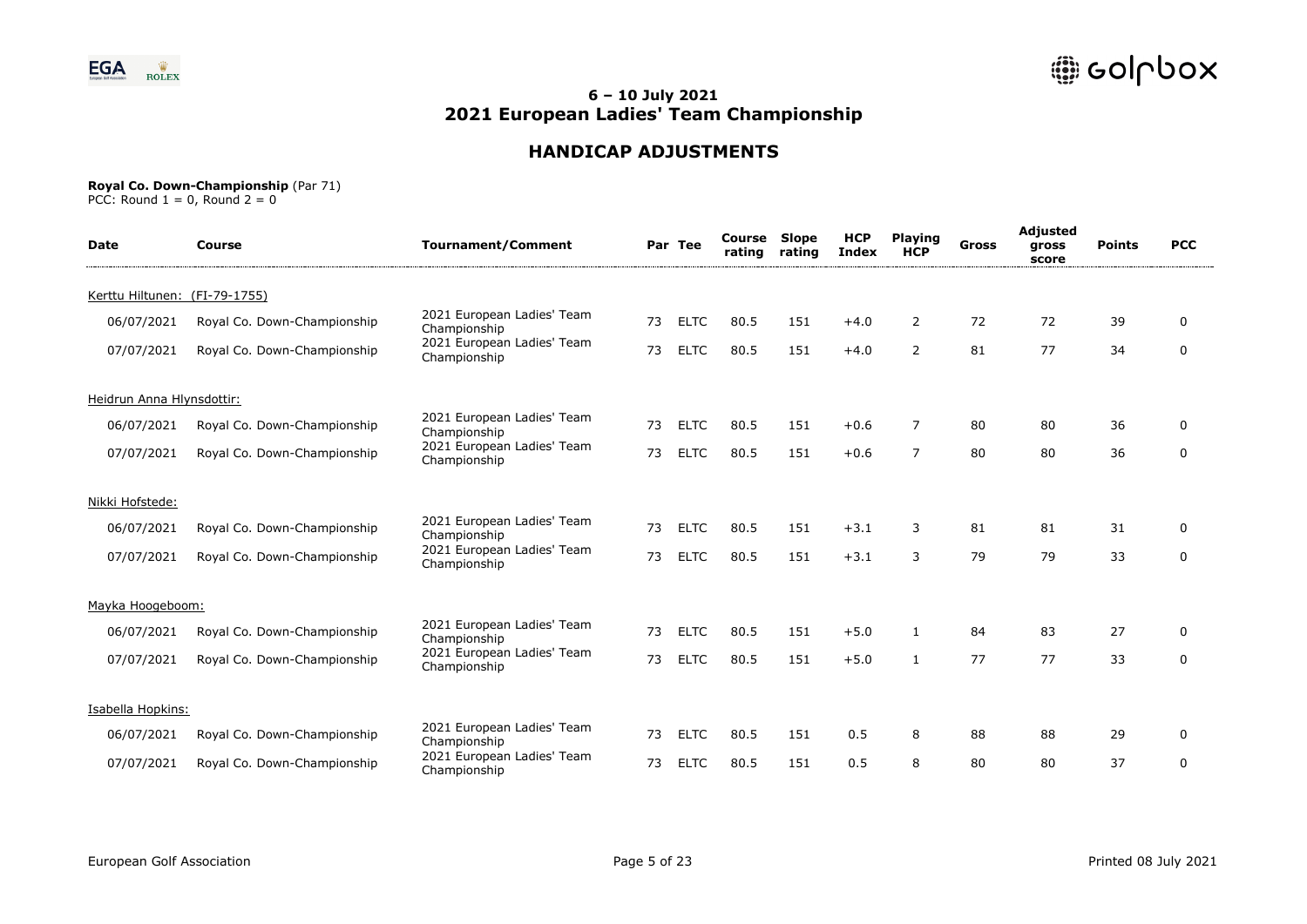

# **HANDICAP ADJUSTMENTS**

#### **Royal Co. Down-Championship** (Par 71)

| <b>Date</b>                   | Course                      | <b>Tournament/Comment</b>                  |    | Par Tee     | <b>Course Slope</b><br>rating | rating | <b>HCP</b><br><b>Index</b> | <b>Playing</b><br><b>HCP</b> | Gross | Adjusted<br>gross<br>score | <b>Points</b> | <b>PCC</b>  |
|-------------------------------|-----------------------------|--------------------------------------------|----|-------------|-------------------------------|--------|----------------------------|------------------------------|-------|----------------------------|---------------|-------------|
| Chiara Horder:                |                             |                                            |    |             |                               |        |                            |                              |       |                            |               |             |
| 06/07/2021                    | Royal Co. Down-Championship | 2021 European Ladies' Team<br>Championship | 73 | <b>ELTC</b> | 80.5                          | 151    | $+4.7$                     | $\mathbf{1}$                 | 85    | 85                         | 25            | $\Omega$    |
| 07/07/2021                    | Royal Co. Down-Championship | 2021 European Ladies' Team<br>Championship | 73 | <b>ELTC</b> | 80.5                          | 151    | $+4.7$                     | $\mathbf{1}$                 | 75    | 75                         | 35            | $\mathbf 0$ |
| Elena Hualde Zuniga:          |                             |                                            |    |             |                               |        |                            |                              |       |                            |               |             |
| 06/07/2021                    | Royal Co. Down-Championship | 2021 European Ladies' Team<br>Championship | 73 | <b>ELTC</b> | 80.5                          | 151    | $+5.5$                     | 0                            | 78    | 77                         | 32            | 0           |
| 07/07/2021                    | Royal Co. Down-Championship | 2021 European Ladies' Team<br>Championship | 73 | <b>ELTC</b> | 80.5                          | 151    | $+5.5$                     | $\Omega$                     | 71    | 71                         | 38            | $\mathbf 0$ |
| Iza Bela Ivanko:              |                             |                                            |    |             |                               |        |                            |                              |       |                            |               |             |
| 06/07/2021                    | Royal Co. Down-Championship | 2021 European Ladies' Team<br>Championship | 73 | <b>ELTC</b> | 80.5                          | 151    | 2.5                        | 11                           | 86    | 86                         | 34            | $\Omega$    |
| 07/07/2021                    | Royal Co. Down-Championship | 2021 European Ladies' Team<br>Championship | 73 | <b>ELTC</b> | 80.5                          | 151    | 2.5                        | 11                           | 90    | 89                         | 31            | 0           |
| Lara Jecknik:                 |                             |                                            |    |             |                               |        |                            |                              |       |                            |               |             |
| 06/07/2021                    | Royal Co. Down-Championship | 2021 European Ladies' Team<br>Championship | 73 | <b>ELTC</b> | 80.5                          | 151    | $+3.1$                     | 3                            | 76    | 76                         | 36            | $\Omega$    |
| 07/07/2021                    | Royal Co. Down-Championship | 2021 European Ladies' Team<br>Championship | 73 | <b>ELTC</b> | 80.5                          | 151    | $+3.1$                     | 3                            | 82    | 82                         | 30            | 0           |
| Krista Junkkari: (FI-32-2695) |                             |                                            |    |             |                               |        |                            |                              |       |                            |               |             |
| 06/07/2021                    | Royal Co. Down-Championship | 2021 European Ladies' Team<br>Championship | 73 | <b>ELTC</b> | 80.5                          | 151    | $+3.0$                     | 3                            | 82    | 81                         | 31            | $\Omega$    |
| 07/07/2021                    | Royal Co. Down-Championship | 2021 European Ladies' Team<br>Championship | 73 | <b>ELTC</b> | 80.5                          | 151    | $+3.0$                     | 3                            | 76    | 76                         | 36            | $\mathbf 0$ |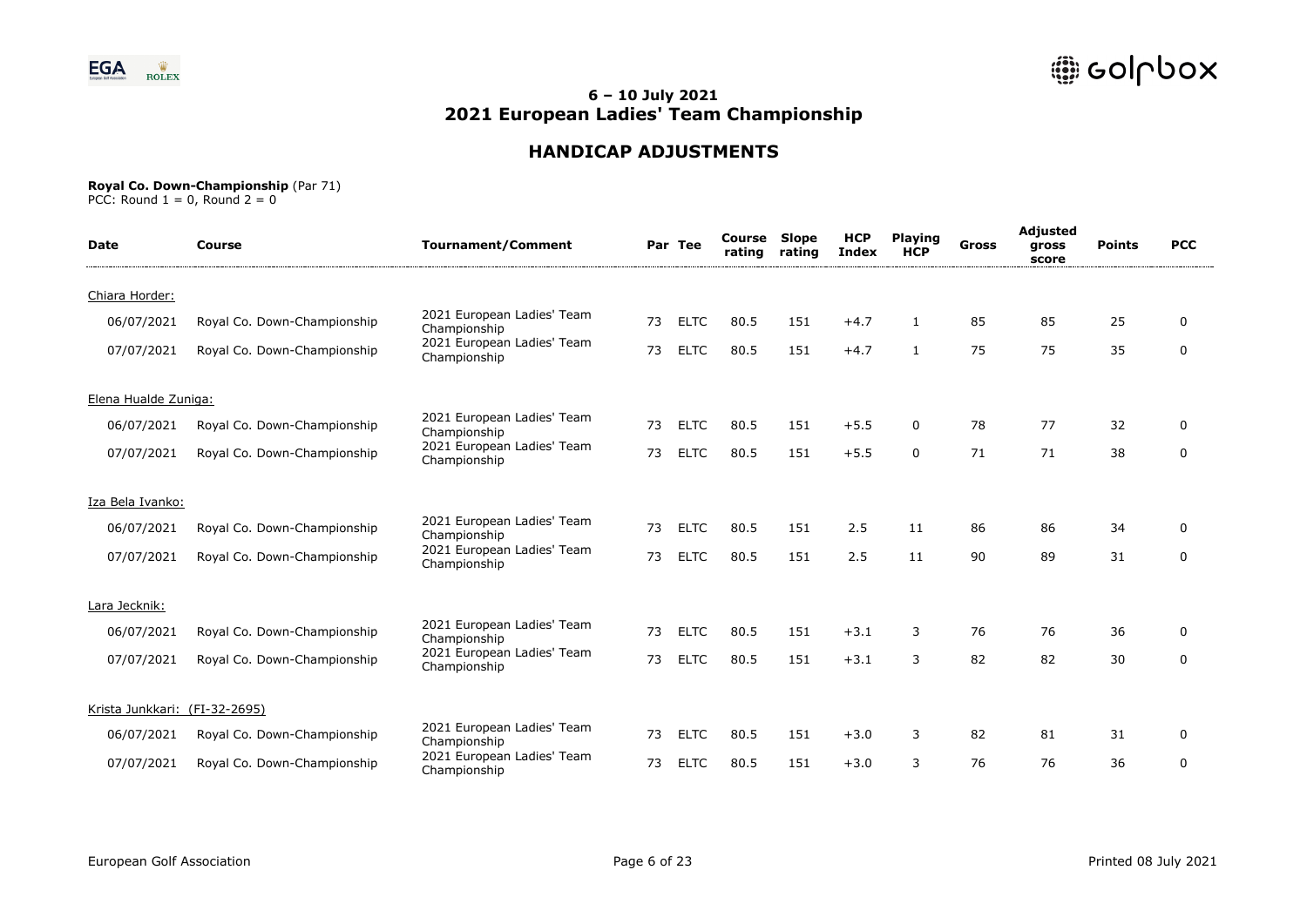

# **HANDICAP ADJUSTMENTS**

#### **Royal Co. Down-Championship** (Par 71)

| <b>Date</b>            | Course                      | <b>Tournament/Comment</b>                  |    | Par Tee     | Course<br>rating | <b>Slope</b><br>rating | <b>HCP</b><br><b>Index</b> | <b>Playing</b><br><b>HCP</b> | <b>Gross</b> | Adjusted<br>gross<br>score | <b>Points</b> | <b>PCC</b>  |
|------------------------|-----------------------------|--------------------------------------------|----|-------------|------------------|------------------------|----------------------------|------------------------------|--------------|----------------------------|---------------|-------------|
| Lea Klimentova: (1027) |                             |                                            |    |             |                  |                        |                            |                              |              |                            |               |             |
| 06/07/2021             | Royal Co. Down-Championship | 2021 European Ladies' Team<br>Championship | 73 | <b>ELTC</b> | 80.5             | 151                    | $+2.8$                     | 4                            | 81           | 79                         | 34            | $\Omega$    |
| 07/07/2021             | Royal Co. Down-Championship | 2021 European Ladies' Team<br>Championship | 73 | <b>ELTC</b> | 80.5             | 151                    | $+2.8$                     | 4                            | 77           | 77                         | 36            | $\mathbf 0$ |
| Sara Kouskova:         |                             |                                            |    |             |                  |                        |                            |                              |              |                            |               |             |
| 06/07/2021             | Royal Co. Down-Championship | 2021 European Ladies' Team<br>Championship | 73 | <b>ELTC</b> | 80.5             | 151                    | $+6.6$                     | $-1$                         | 75           | 72                         | 36            | 0           |
| 07/07/2021             | Royal Co. Down-Championship | 2021 European Ladies' Team<br>Championship | 73 | <b>ELTC</b> | 80.5             | 151                    | $+6.6$                     | $-1$                         | 76           | 76                         | 32            | $\mathbf 0$ |
| Tereza KOZELUHOVA:     |                             |                                            |    |             |                  |                        |                            |                              |              |                            |               |             |
| 06/07/2021             | Royal Co. Down-Championship | 2021 European Ladies' Team<br>Championship | 73 | <b>ELTC</b> | 80.5             | 151                    | $+4.4$                     | $\overline{2}$               | 74           | 74                         | 37            | 0           |
| 07/07/2021             | Royal Co. Down-Championship | 2021 European Ladies' Team<br>Championship | 73 | <b>ELTC</b> | 80.5             | 151                    | $+4.4$                     | $\overline{2}$               | 81           | 81                         | 30            | $\mathbf 0$ |
| Aline Krauter:         |                             |                                            |    |             |                  |                        |                            |                              |              |                            |               |             |
| 06/07/2021             | Royal Co. Down-Championship | 2021 European Ladies' Team<br>Championship | 73 | <b>ELTC</b> | 80.5             | 151                    | $+5.1$                     | 1                            | 78           | 78                         | 32            | 0           |
| 07/07/2021             | Royal Co. Down-Championship | 2021 European Ladies' Team<br>Championship | 73 | <b>ELTC</b> | 80.5             | 151                    | $+5.1$                     |                              | 75           | 75                         | 35            | $\mathbf 0$ |
| Helen Kreuzer:         |                             |                                            |    |             |                  |                        |                            |                              |              |                            |               |             |
| 06/07/2021             | Royal Co. Down-Championship | 2021 European Ladies' Team<br>Championship | 73 | <b>ELTC</b> | 80.5             | 151                    | $+4.7$                     | 1                            | 85           | 85                         | 25            | 0           |
| 07/07/2021             | Royal Co. Down-Championship | 2021 European Ladies' Team<br>Championship | 73 | <b>ELTC</b> | 80.5             | 151                    | $+4.7$                     |                              | 78           | 78                         | 32            | $\mathbf 0$ |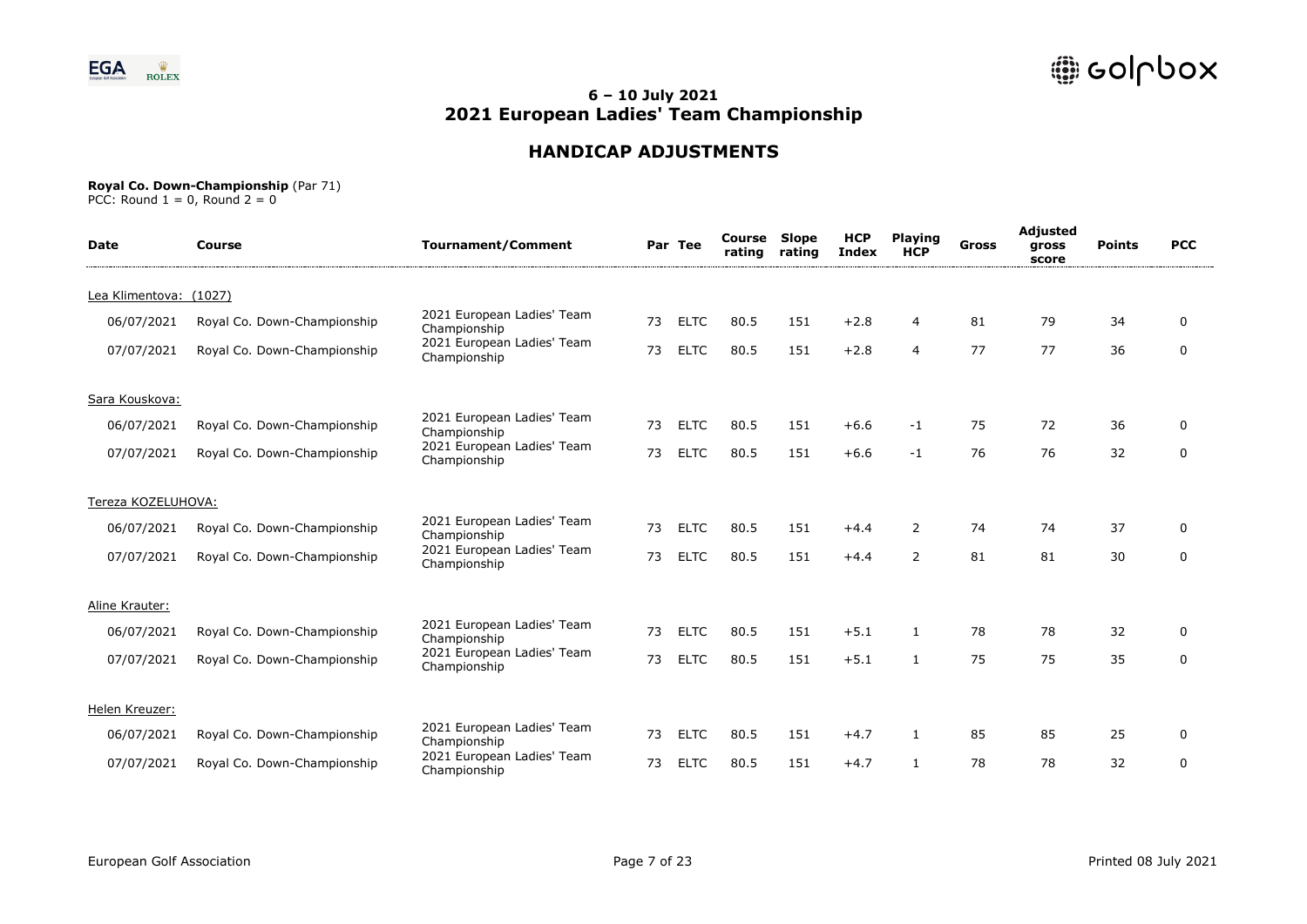

# **HANDICAP ADJUSTMENTS**

#### **Royal Co. Down-Championship** (Par 71)

| <b>Date</b>                | Course                      | <b>Tournament/Comment</b>                  |    | Par Tee     | Course<br>rating | Slope<br>rating | <b>HCP</b><br><b>Index</b> | <b>Playing</b><br><b>HCP</b> | Gross | Adjusted<br>gross<br>score | <b>Points</b> | <b>PCC</b>  |
|----------------------------|-----------------------------|--------------------------------------------|----|-------------|------------------|-----------------|----------------------------|------------------------------|-------|----------------------------|---------------|-------------|
| Ragnhildur Kristinsdottir: |                             |                                            |    |             |                  |                 |                            |                              |       |                            |               |             |
| 06/07/2021                 | Royal Co. Down-Championship | 2021 European Ladies' Team<br>Championship | 73 | <b>ELTC</b> | 80.5             | 151             | $+4.7$                     | 1                            | 78    | 78                         | 32            | 0           |
| 07/07/2021                 | Royal Co. Down-Championship | 2021 European Ladies' Team<br>Championship | 73 | <b>ELTC</b> | 80.5             | 151             | $+4.7$                     | $\mathbf{1}$                 | 78    | 78                         | 32            | $\mathbf 0$ |
| Agathe LAISNE:             |                             |                                            |    |             |                  |                 |                            |                              |       |                            |               |             |
| 06/07/2021                 | Royal Co. Down-Championship | 2021 European Ladies' Team<br>Championship | 73 | <b>ELTC</b> | 80.5             | 151             | $+7.0$                     | $-2$                         | 75    | 75                         | 32            | $\mathbf 0$ |
| 07/07/2021                 | Royal Co. Down-Championship | 2021 European Ladies' Team<br>Championship | 73 | <b>ELTC</b> | 80.5             | 151             | $+7.0$                     | $-2$                         | 76    | 76                         | 31            | $\mathbf 0$ |
| Lois LAU:                  |                             |                                            |    |             |                  |                 |                            |                              |       |                            |               |             |
| 06/07/2021                 | Royal Co. Down-Championship | 2021 European Ladies' Team<br>Championship | 73 | <b>ELTC</b> | 80.5             | 151             | $+4.9$                     | 1                            | 81    | 80                         | 30            | 0           |
| 07/07/2021                 | Royal Co. Down-Championship | 2021 European Ladies' Team<br>Championship | 73 | <b>ELTC</b> | 80.5             | 151             | $+4.9$                     | $\mathbf{1}$                 | 72    | 72                         | 38            | $\mathbf 0$ |
| Charlotte LIAUTIER:        |                             |                                            |    |             |                  |                 |                            |                              |       |                            |               |             |
| 06/07/2021                 | Royal Co. Down-Championship | 2021 European Ladies' Team<br>Championship | 73 | <b>ELTC</b> | 80.5             | 151             | $+5.0$                     | 1                            | 77    | 77                         | 33            | 0           |
| 07/07/2021                 | Royal Co. Down-Championship | 2021 European Ladies' Team<br>Championship | 73 | <b>ELTC</b> | 80.5             | 151             | $+5.0$                     | 1                            | 74    | 74                         | 36            | $\mathbf 0$ |
| Harriet Lockley:           |                             |                                            |    |             |                  |                 |                            |                              |       |                            |               |             |
| 06/07/2021                 | Royal Co. Down-Championship | 2021 European Ladies' Team<br>Championship | 73 | <b>ELTC</b> | 80.5             | 151             | $+4.2$                     | 2                            | 78    | 78                         | 33            | $\Omega$    |
| 07/07/2021                 | Royal Co. Down-Championship | 2021 European Ladies' Team<br>Championship | 73 | <b>ELTC</b> | 80.5             | 151             | $+4.2$                     | $\overline{2}$               | 77    | 77                         | 34            | $\mathbf 0$ |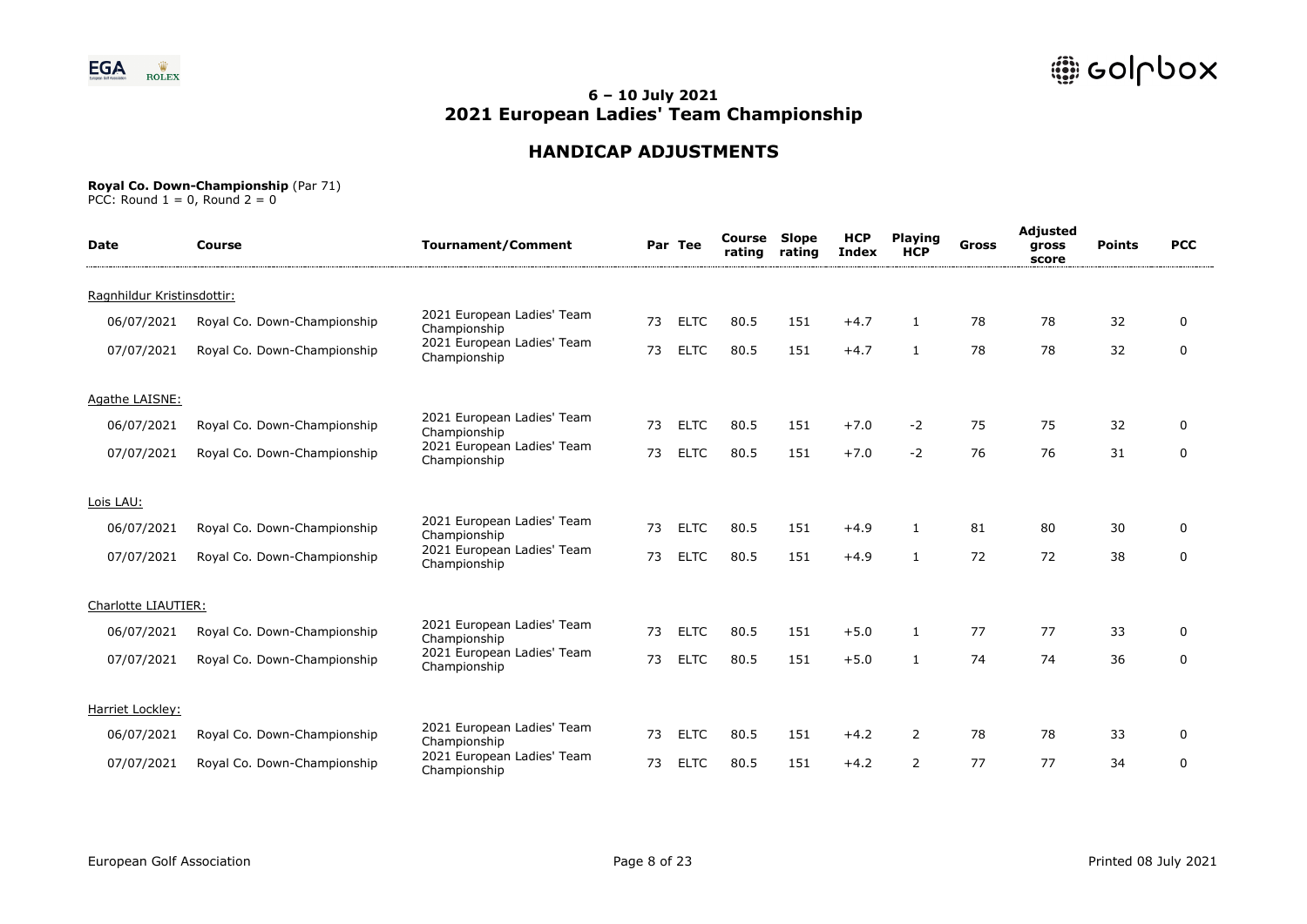

# **HANDICAP ADJUSTMENTS**

#### **Royal Co. Down-Championship** (Par 71)

| <b>Date</b>                | Course                        | <b>Tournament/Comment</b>                  |    | Par Tee     | <b>Course Slope</b><br>rating | rating | <b>HCP</b><br><b>Index</b> | <b>Playing</b><br><b>HCP</b> | Gross | Adjusted<br>gross<br>score | <b>Points</b> | <b>PCC</b>  |
|----------------------------|-------------------------------|--------------------------------------------|----|-------------|-------------------------------|--------|----------------------------|------------------------------|-------|----------------------------|---------------|-------------|
| Carolina Lopez-Chacarra:   |                               |                                            |    |             |                               |        |                            |                              |       |                            |               |             |
| 06/07/2021                 | Royal Co. Down-Championship   | 2021 European Ladies' Team<br>Championship | 73 | <b>ELTC</b> | 80.5                          | 151    | $+4.5$                     | $\mathbf{1}$                 | 71    | 71                         | 39            | $\Omega$    |
| 07/07/2021                 | Royal Co. Down-Championship   | 2021 European Ladies' Team<br>Championship | 73 | <b>ELTC</b> | 80.5                          | 151    | $+4.5$                     | 1                            | 75    | 75                         | 35            | $\mathbf 0$ |
| Johanna Lea Ludviksdottir: |                               |                                            |    |             |                               |        |                            |                              |       |                            |               |             |
| 06/07/2021                 | Royal Co. Down-Championship   | 2021 European Ladies' Team<br>Championship | 73 | <b>ELTC</b> | 80.5                          | 151    | $+1.5$                     | 5                            | 85    | 84                         | 30            | 0           |
| 07/07/2021                 | Royal Co. Down-Championship   | 2021 European Ladies' Team<br>Championship | 73 | <b>ELTC</b> | 80.5                          | 151    | $+1.5$                     | 5                            | 74    | 74                         | 40            | $\mathbf 0$ |
|                            | Hazel MacGarvie: (4000828289) |                                            |    |             |                               |        |                            |                              |       |                            |               |             |
| 06/07/2021                 | Royal Co. Down-Championship   | 2021 European Ladies' Team<br>Championship | 73 | <b>ELTC</b> | 80.5                          | 151    | $+5.6$                     | 0                            | 74    | 74                         | 35            | $\Omega$    |
| 07/07/2021                 | Royal Co. Down-Championship   | 2021 European Ladies' Team<br>Championship | 73 | <b>ELTC</b> | 80.5                          | 151    | $+5.6$                     | 0                            | 72    | 72                         | 37            | 0           |
| Polly Mack:                |                               |                                            |    |             |                               |        |                            |                              |       |                            |               |             |
| 06/07/2021                 | Royal Co. Down-Championship   | 2021 European Ladies' Team<br>Championship | 73 | <b>ELTC</b> | 80.5                          | 151    | $+4.6$                     | 1                            | 77    | 77                         | 33            | $\Omega$    |
| 07/07/2021                 | Royal Co. Down-Championship   | 2021 European Ladies' Team<br>Championship | 73 | <b>ELTC</b> | 80.5                          | 151    | $+4.6$                     |                              | 78    | 78                         | 32            | 0           |
| Lana MALEK:                |                               |                                            |    |             |                               |        |                            |                              |       |                            |               |             |
| 06/07/2021                 | Royal Co. Down-Championship   | 2021 European Ladies' Team<br>Championship | 73 | <b>ELTC</b> | 80.5                          | 151    | $+0.9$                     | 6                            | 83    | 82                         | 33            | 0           |
| 07/07/2021                 | Royal Co. Down-Championship   | 2021 European Ladies' Team<br>Championship | 73 | <b>ELTC</b> | 80.5                          | 151    | $+0.9$                     | 6                            | 87    | 87                         | 28            | $\mathbf 0$ |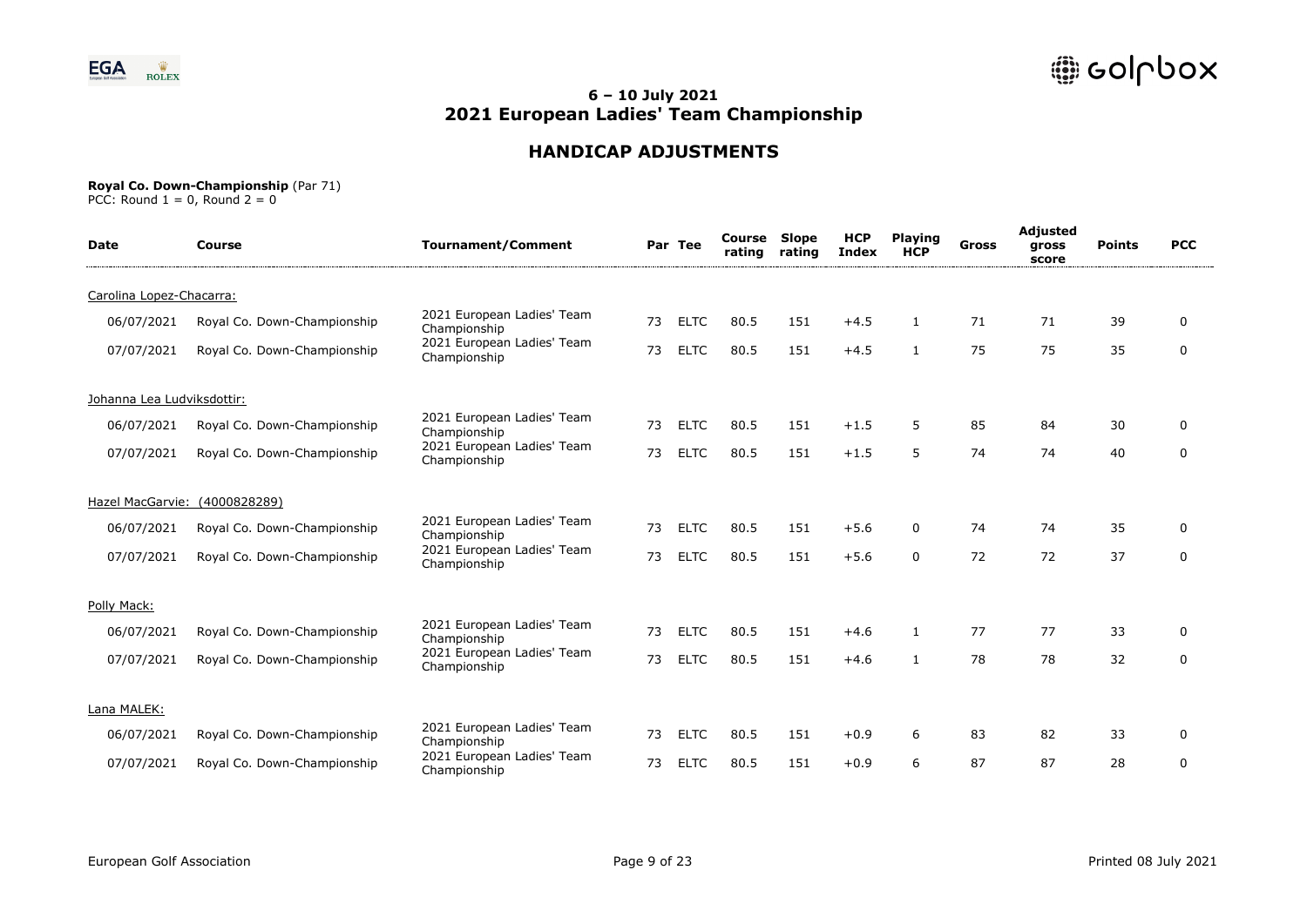

# **HANDICAP ADJUSTMENTS**

#### **Royal Co. Down-Championship** (Par 71)

| <b>Date</b>                   | Course                          | <b>Tournament/Comment</b>                  |    | Par Tee     | <b>Course Slope</b><br>rating | rating | <b>HCP</b><br><b>Index</b> | <b>Playing</b><br><b>HCP</b> | Gross | Adjusted<br>gross<br>score | <b>Points</b> | <b>PCC</b>  |
|-------------------------------|---------------------------------|--------------------------------------------|----|-------------|-------------------------------|--------|----------------------------|------------------------------|-------|----------------------------|---------------|-------------|
| Clara MANZALINI:              |                                 |                                            |    |             |                               |        |                            |                              |       |                            |               |             |
| 06/07/2021                    | Royal Co. Down-Championship     | 2021 European Ladies' Team<br>Championship | 73 | <b>ELTC</b> | 80.5                          | 151    | $+5.7$                     | 0                            | 78    | 78                         | 31            | $\Omega$    |
| 07/07/2021                    | Royal Co. Down-Championship     | 2021 European Ladies' Team<br>Championship | 73 | <b>ELTC</b> | 80.5                          | 151    | $+5.7$                     | $\mathbf{0}$                 | 79    | 79                         | 30            | $\mathbf 0$ |
| Sara Marion Zrnikova: (12846) |                                 |                                            |    |             |                               |        |                            |                              |       |                            |               |             |
| 06/07/2021                    | Royal Co. Down-Championship     | 2021 European Ladies' Team<br>Championship | 73 | <b>ELTC</b> | 80.5                          | 151    | $+0.7$                     | 7                            | 82    | 81                         | 35            | 0           |
| 07/07/2021                    | Royal Co. Down-Championship     | 2021 European Ladies' Team<br>Championship | 73 | <b>ELTC</b> | 80.5                          | 151    | $+0.7$                     | $\overline{7}$               | 81    | 81                         | 35            | $\mathbf 0$ |
| Gracie Mayo:                  |                                 |                                            |    |             |                               |        |                            |                              |       |                            |               |             |
| 06/07/2021                    | Royal Co. Down-Championship     | 2021 European Ladies' Team<br>Championship | 73 | <b>ELTC</b> | 80.5                          | 151    | $+3.2$                     | 3                            | 83    | 83                         | 29            | $\Omega$    |
| 07/07/2021                    | Royal Co. Down-Championship     | 2021 European Ladies' Team<br>Championship | 73 | <b>ELTC</b> | 80.5                          | 151    | $+3.2$                     | 3                            | 84    | 84                         | 28            | 0           |
|                               | Lorna McClymont: (4002107679)   |                                            |    |             |                               |        |                            |                              |       |                            |               |             |
| 06/07/2021                    | Royal Co. Down-Championship     | 2021 European Ladies' Team<br>Championship | 73 | <b>ELTC</b> | 80.5                          | 151    | $+5.1$                     | 1                            | 77    | 77                         | 33            | $\Omega$    |
| 07/07/2021                    | Royal Co. Down-Championship     | 2021 European Ladies' Team<br>Championship | 73 | <b>ELTC</b> | 80.5                          | 151    | $+5.1$                     |                              | 79    | 79                         | 31            | 0           |
|                               | Shannon McWilliam: (4000704525) |                                            |    |             |                               |        |                            |                              |       |                            |               |             |
| 06/07/2021                    | Royal Co. Down-Championship     | 2021 European Ladies' Team<br>Championship | 73 | <b>ELTC</b> | 80.5                          | 151    | $+4.8$                     | $\mathbf{1}$                 | 76    | 76                         | 34            | $\Omega$    |
| 07/07/2021                    | Royal Co. Down-Championship     | 2021 European Ladies' Team<br>Championship | 73 | <b>ELTC</b> | 80.5                          | 151    | $+4.8$                     |                              | 73    | 73                         | 37            | $\mathbf 0$ |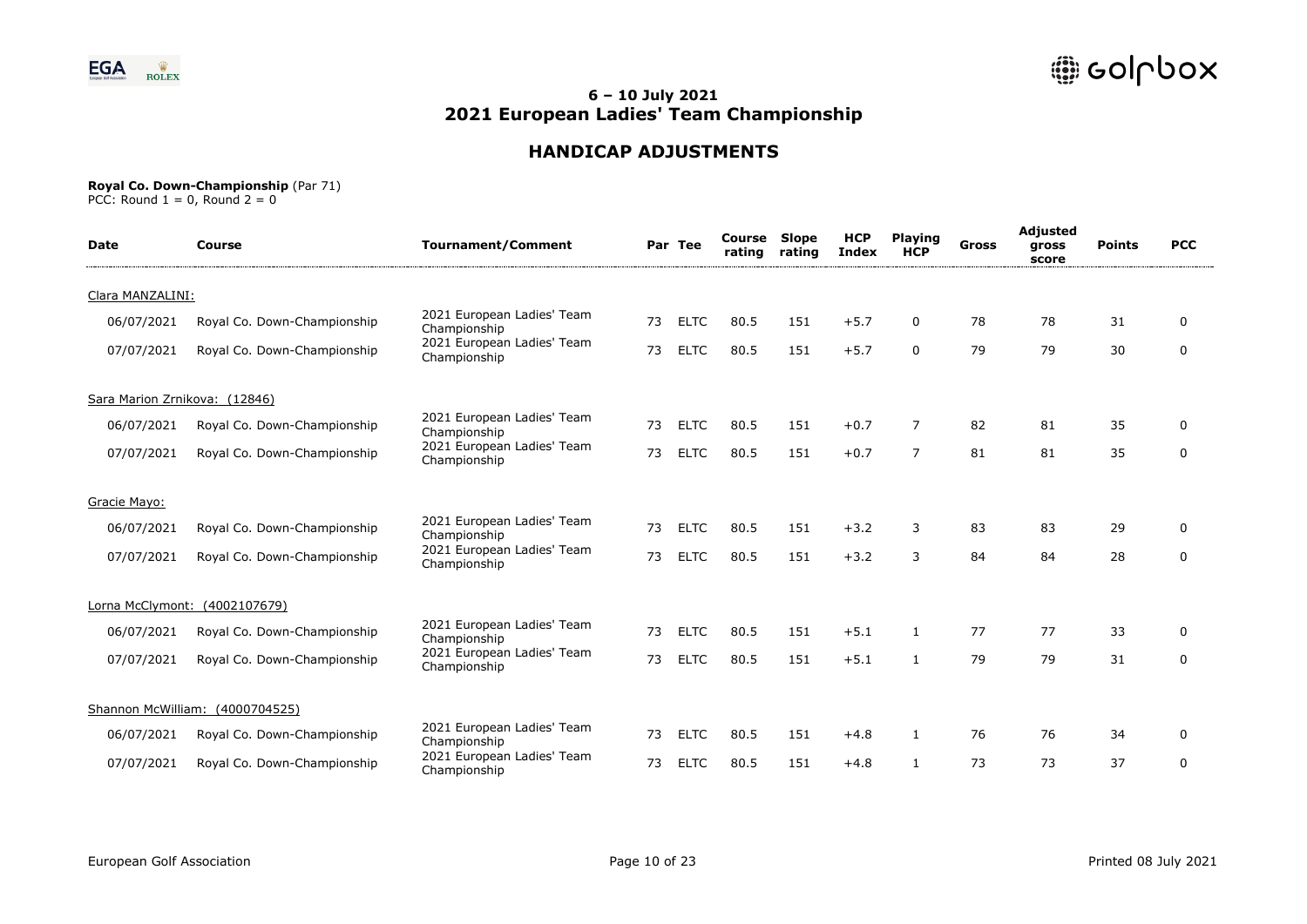

# **HANDICAP ADJUSTMENTS**

#### **Royal Co. Down-Championship** (Par 71)

| <b>Date</b>        | Course                      | <b>Tournament/Comment</b>                  |    | Par Tee     | <b>Course Slope</b><br>rating | rating | <b>HCP</b><br><b>Index</b> | <b>Playing</b><br><b>HCP</b> | <b>Gross</b> | Adjusted<br>gross<br>score | <b>Points</b> | <b>PCC</b>  |
|--------------------|-----------------------------|--------------------------------------------|----|-------------|-------------------------------|--------|----------------------------|------------------------------|--------------|----------------------------|---------------|-------------|
| Tereza MELECKA:    |                             |                                            |    |             |                               |        |                            |                              |              |                            |               |             |
| 06/07/2021         | Royal Co. Down-Championship | 2021 European Ladies' Team<br>Championship | 73 | <b>ELTC</b> | 80.5                          | 151    | $+5.6$                     | 0                            | 72           | 72                         | 37            | $\Omega$    |
| 07/07/2021         | Royal Co. Down-Championship | 2021 European Ladies' Team<br>Championship | 73 | <b>ELTC</b> | 80.5                          | 151    | $+5.6$                     | $\Omega$                     | 82           | 81                         | 28            | $\mathbf 0$ |
| Carolina MELGRATI: |                             |                                            |    |             |                               |        |                            |                              |              |                            |               |             |
| 06/07/2021         | Royal Co. Down-Championship | 2021 European Ladies' Team<br>Championship | 73 | <b>ELTC</b> | 80.5                          | 151    | $+4.0$                     | $\overline{2}$               | 76           | 76                         | 35            | $\Omega$    |
| 07/07/2021         | Royal Co. Down-Championship | 2021 European Ladies' Team<br>Championship | 73 | <b>ELTC</b> | 80.5                          | 151    | $+4.0$                     | $\overline{2}$               | 73           | 73                         | 38            | $\mathbf 0$ |
| Jana MELICHOVA:    |                             |                                            |    |             |                               |        |                            |                              |              |                            |               |             |
| 06/07/2021         | Royal Co. Down-Championship | 2021 European Ladies' Team<br>Championship | 73 | <b>ELTC</b> | 80.5                          | 151    | $+5.5$                     | 0                            | 72           | 72                         | 37            | $\Omega$    |
| 07/07/2021         | Royal Co. Down-Championship | 2021 European Ladies' Team<br>Championship | 73 | <b>ELTC</b> | 80.5                          | 151    | $+5.5$                     | $\Omega$                     | 68           | 68                         | 41            | $\mathbf 0$ |
| Bendetta MORESCO:  |                             |                                            |    |             |                               |        |                            |                              |              |                            |               |             |
| 06/07/2021         | Royal Co. Down-Championship | 2021 European Ladies' Team<br>Championship | 73 | <b>ELTC</b> | 80.5                          | 151    | $+6.6$                     | $-1$                         | 77           | 77                         | 31            | $\Omega$    |
| 07/07/2021         | Royal Co. Down-Championship | 2021 European Ladies' Team<br>Championship | 73 | <b>ELTC</b> | 80.5                          | 151    | $+6.6$                     | $-1$                         | 73           | 73                         | 35            | $\mathbf 0$ |
| Alessia NOBILIO:   |                             |                                            |    |             |                               |        |                            |                              |              |                            |               |             |
| 06/07/2021         | Royal Co. Down-Championship | 2021 European Ladies' Team<br>Championship | 73 | <b>ELTC</b> | 80.5                          | 151    | $+5.1$                     | 1                            | 78           | 78                         | 32            | 0           |
| 07/07/2021         | Royal Co. Down-Championship | 2021 European Ladies' Team<br>Championship | 73 | <b>ELTC</b> | 80.5                          | 151    | $+5.1$                     | 1                            | 75           | 75                         | 35            | $\mathbf 0$ |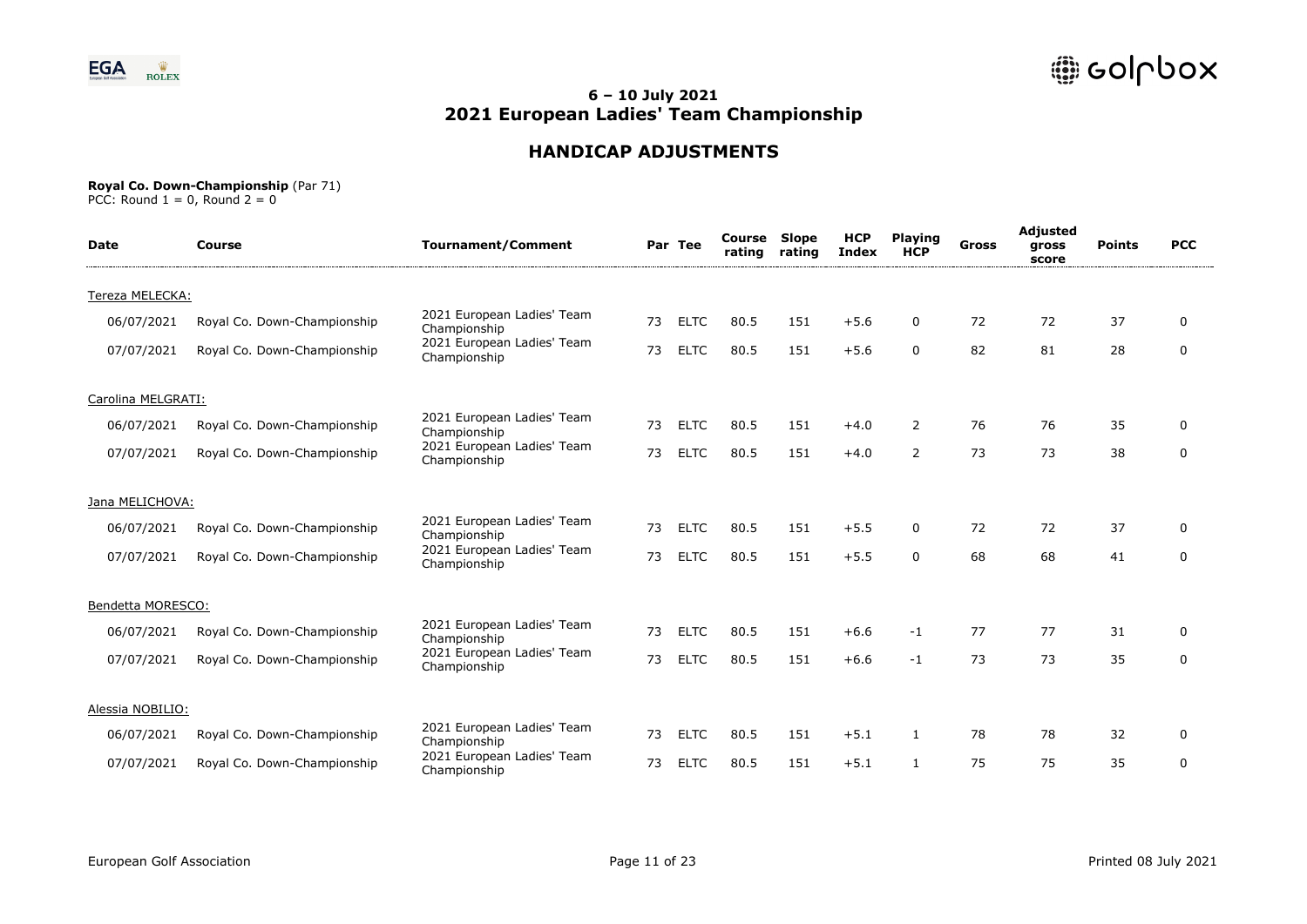

# **HANDICAP ADJUSTMENTS**

#### **Royal Co. Down-Championship** (Par 71)

| <b>Date</b>               | Course                      | <b>Tournament/Comment</b>                  |    | Par Tee     | <b>Course Slope</b><br>rating | rating | <b>HCP</b><br><b>Index</b> | <b>Playing</b><br><b>HCP</b> | Gross | Adjusted<br>gross<br>score | <b>Points</b> | <b>PCC</b>  |
|---------------------------|-----------------------------|--------------------------------------------|----|-------------|-------------------------------|--------|----------------------------|------------------------------|-------|----------------------------|---------------|-------------|
| Kath O'Connor:            |                             |                                            |    |             |                               |        |                            |                              |       |                            |               |             |
| 06/07/2021                | Royal Co. Down-Championship | 2021 European Ladies' Team<br>Championship | 73 | <b>ELTC</b> | 80.5                          | 151    | $+3.0$                     | 3                            | 80    | 80                         | 32            | $\Omega$    |
| 07/07/2021                | Royal Co. Down-Championship | 2021 European Ladies' Team<br>Championship | 73 | <b>ELTC</b> | 80.5                          | 151    | $+3.0$                     | 3                            | 79    | 79                         | 33            | $\mathbf 0$ |
| Ana Pelaez Trivino:       |                             |                                            |    |             |                               |        |                            |                              |       |                            |               |             |
| 06/07/2021                | Royal Co. Down-Championship | 2021 European Ladies' Team<br>Championship | 73 | <b>ELTC</b> | 80.5                          | 151    | $+5.6$                     | 0                            | 79    | 79                         | 30            | 0           |
| 07/07/2021                | Royal Co. Down-Championship | 2021 European Ladies' Team<br>Championship | 73 | <b>ELTC</b> | 80.5                          | 151    | $+5.6$                     | $\mathbf{0}$                 | 76    | 76                         | 33            | $\mathbf 0$ |
| Pauline ROUSSIN-BOUCHARD: |                             |                                            |    |             |                               |        |                            |                              |       |                            |               |             |
| 06/07/2021                | Royal Co. Down-Championship | 2021 European Ladies' Team<br>Championship | 73 | <b>ELTC</b> | 80.5                          | 151    | $+7.2$                     | $-2$                         | 76    | 74                         | 33            | $\Omega$    |
| 07/07/2021                | Royal Co. Down-Championship | 2021 European Ladies' Team<br>Championship | 73 | <b>ELTC</b> | 80.5                          | 151    | $+7.2$                     | $-2$                         | 78    | 78                         | 29            | 0           |
| Hana RYSKOVA:             |                             |                                            |    |             |                               |        |                            |                              |       |                            |               |             |
| 06/07/2021                | Royal Co. Down-Championship | 2021 European Ladies' Team<br>Championship | 73 | <b>ELTC</b> | 80.5                          | 151    | $+5.0$                     | 1                            | 73    | 73                         | 37            | $\Omega$    |
| 07/07/2021                | Royal Co. Down-Championship | 2021 European Ladies' Team<br>Championship | 73 | <b>ELTC</b> | 80.5                          | 151    | $+5.0$                     |                              | 78    | 78                         | 32            | 0           |
| Elina Saksa: (FI-4-2468)  |                             |                                            |    |             |                               |        |                            |                              |       |                            |               |             |
| 06/07/2021                | Royal Co. Down-Championship | 2021 European Ladies' Team<br>Championship | 73 | <b>ELTC</b> | 80.5                          | 151    | $+3.0$                     | 3                            | 77    | 77                         | 35            | 0           |
| 07/07/2021                | Royal Co. Down-Championship | 2021 European Ladies' Team<br>Championship | 73 | <b>ELTC</b> | 80.5                          | 151    | $+3.0$                     | 3                            | 74    | 74                         | 38            | $\mathbf 0$ |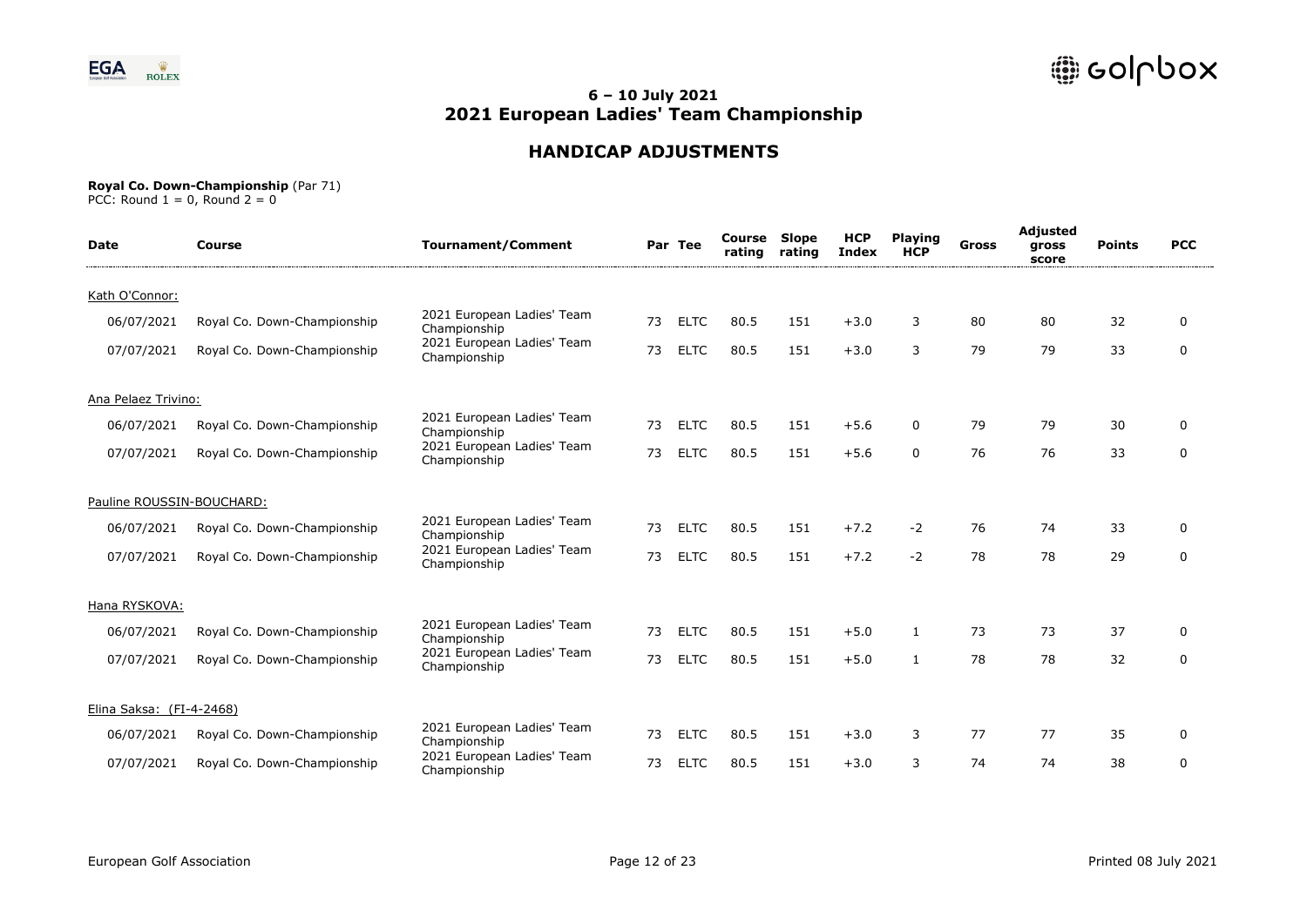

# **HANDICAP ADJUSTMENTS**

#### **Royal Co. Down-Championship** (Par 71)

| <b>Date</b>                 | Course                      | <b>Tournament/Comment</b>                  |    | Par Tee     | <b>Course Slope</b><br>rating | rating | <b>HCP</b><br><b>Index</b> | <b>Playing</b><br><b>HCP</b> | Gross | Adjusted<br>gross<br>score | <b>Points</b> | <b>PCC</b>  |  |
|-----------------------------|-----------------------------|--------------------------------------------|----|-------------|-------------------------------|--------|----------------------------|------------------------------|-------|----------------------------|---------------|-------------|--|
| Chloe SALORT:               |                             |                                            |    |             |                               |        |                            |                              |       |                            |               |             |  |
| 06/07/2021                  | Royal Co. Down-Championship | 2021 European Ladies' Team<br>Championship | 73 | <b>ELTC</b> | 80.5                          | 151    | $+4.3$                     | 2                            | 82    | 82                         | 29            | $\Omega$    |  |
| 07/07/2021                  | Royal Co. Down-Championship | 2021 European Ladies' Team<br>Championship | 73 | <b>ELTC</b> | 80.5                          | 151    | $+4.3$                     | $\overline{2}$               | 84    | 82                         | 29            | $\mathbf 0$ |  |
| Neza Siftar:                |                             |                                            |    |             |                               |        |                            |                              |       |                            |               |             |  |
| 06/07/2021                  | Royal Co. Down-Championship | 2021 European Ladies' Team<br>Championship | 73 | <b>ELTC</b> | 80.5                          | 151    | $+1.6$                     | 5                            | 83    | 83                         | 31            | 0           |  |
| 07/07/2021                  | Royal Co. Down-Championship | 2021 European Ladies' Team<br>Championship | 73 | <b>ELTC</b> | 80.5                          | 151    | $+1.6$                     | 5                            | 85    | 85                         | 29            | $\mathbf 0$ |  |
| Anouk Sohier:               |                             |                                            |    |             |                               |        |                            |                              |       |                            |               |             |  |
| 06/07/2021                  | Royal Co. Down-Championship | 2021 European Ladies' Team<br>Championship | 73 | <b>ELTC</b> | 80.5                          | 151    | $+2.1$                     | 5                            | 77    | 77                         | 37            | $\Omega$    |  |
| 07/07/2021                  | Royal Co. Down-Championship | 2021 European Ladies' Team<br>Championship | 73 | <b>ELTC</b> | 80.5                          | 151    | $+2.1$                     | 5                            | 77    | 77                         | 37            | 0           |  |
| Danique Stokmans:           |                             |                                            |    |             |                               |        |                            |                              |       |                            |               |             |  |
| 06/07/2021                  | Royal Co. Down-Championship | 2021 European Ladies' Team<br>Championship | 73 | <b>ELTC</b> | 80.5                          | 151    | $+3.1$                     | 3                            | 79    | 79                         | 33            | $\Omega$    |  |
| 07/07/2021                  | Royal Co. Down-Championship | 2021 European Ladies' Team<br>Championship | 73 | <b>ELTC</b> | 80.5                          | 151    | $+3.1$                     | 3                            | 78    | 78                         | 34            | 0           |  |
| Tia Teiniketo: (FI-77-2111) |                             |                                            |    |             |                               |        |                            |                              |       |                            |               |             |  |
| 06/07/2021                  | Royal Co. Down-Championship | 2021 European Ladies' Team<br>Championship | 73 | <b>ELTC</b> | 80.5                          | 151    | $+2.0$                     | 5                            | 80    | 80                         | 34            | $\Omega$    |  |
| 07/07/2021                  | Royal Co. Down-Championship | 2021 European Ladies' Team<br>Championship | 73 | <b>ELTC</b> | 80.5                          | 151    | $+2.0$                     | 5                            | 80    | 80                         | 34            | $\mathbf 0$ |  |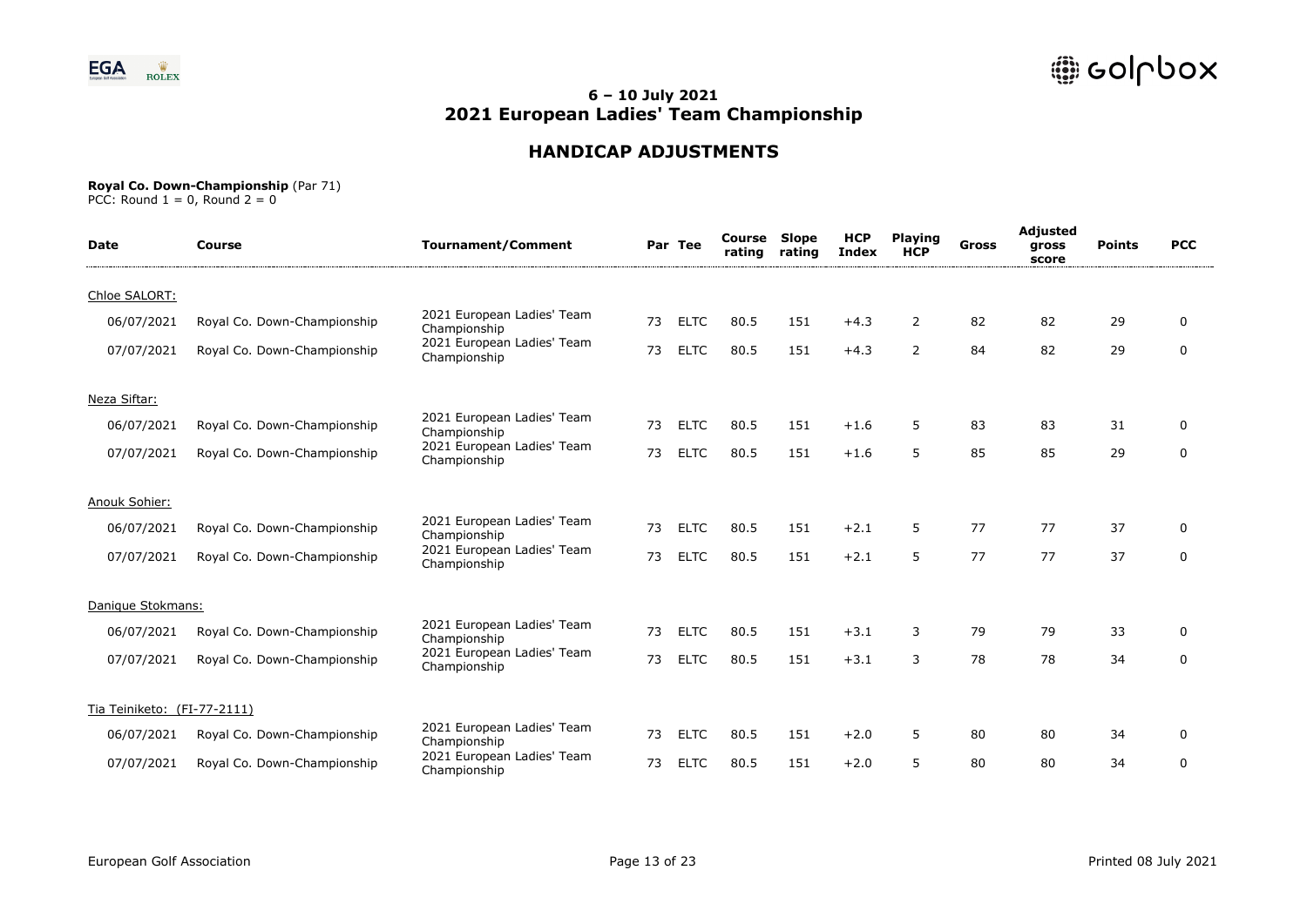

# **HANDICAP ADJUSTMENTS**

#### **Royal Co. Down-Championship** (Par 71)

| <b>Date</b>               | Course                      | <b>Tournament/Comment</b>                  |    | Par Tee     | <b>Course Slope</b><br>rating | rating | <b>HCP</b><br><b>Index</b> | <b>Playing</b><br><b>HCP</b> | <b>Gross</b> | Adjusted<br>gross<br>score | <b>Points</b> | <b>PCC</b>  |
|---------------------------|-----------------------------|--------------------------------------------|----|-------------|-------------------------------|--------|----------------------------|------------------------------|--------------|----------------------------|---------------|-------------|
| Carla Tejedo:             |                             |                                            |    |             |                               |        |                            |                              |              |                            |               |             |
| 06/07/2021                | Royal Co. Down-Championship | 2021 European Ladies' Team<br>Championship | 73 | <b>ELTC</b> | 80.5                          | 151    | $+4.7$                     | $\mathbf{1}$                 | 78           | 78                         | 32            | $\Omega$    |
| 07/07/2021                | Royal Co. Down-Championship | 2021 European Ladies' Team<br>Championship | 73 | <b>ELTC</b> | 80.5                          | 151    | $+4.7$                     | 1                            | 73           | 73                         | 37            | $\mathbf 0$ |
| Ffion Tynan:              |                             |                                            |    |             |                               |        |                            |                              |              |                            |               |             |
| 06/07/2021                | Royal Co. Down-Championship | 2021 European Ladies' Team<br>Championship | 73 | <b>ELTC</b> | 80.5                          | 151    | $+4.1$                     | $\overline{2}$               | 83           | 83                         | 28            | $\Omega$    |
| 07/07/2021                | Royal Co. Down-Championship | 2021 European Ladies' Team<br>Championship | 73 | <b>ELTC</b> | 80.5                          | 151    | $+4.1$                     | $\overline{2}$               | 89           | 85                         | 26            | $\mathbf 0$ |
| Lynn van der Sluijs:      |                             |                                            |    |             |                               |        |                            |                              |              |                            |               |             |
| 06/07/2021                | Royal Co. Down-Championship | 2021 European Ladies' Team<br>Championship | 73 | <b>ELTC</b> | 80.5                          | 151    | $+2.0$                     | 5                            | 91           | 90                         | 24            | $\Omega$    |
| 07/07/2021                | Royal Co. Down-Championship | 2021 European Ladies' Team<br>Championship | 73 | <b>ELTC</b> | 80.5                          | 151    | $+2.0$                     | 5                            | 85           | 84                         | 30            | $\mathbf 0$ |
| Michaela Vavrova: (10734) |                             |                                            |    |             |                               |        |                            |                              |              |                            |               |             |
| 06/07/2021                | Royal Co. Down-Championship | 2021 European Ladies' Team<br>Championship | 73 | <b>ELTC</b> | 80.5                          | 151    | $+2.1$                     | 5                            | 76           | 76                         | 38            | $\Omega$    |
| 07/07/2021                | Royal Co. Down-Championship | 2021 European Ladies' Team<br>Championship | 73 | <b>ELTC</b> | 80.5                          | 151    | $+2.1$                     | 5                            | 86           | 85                         | 29            | $\mathbf 0$ |
| Maria Villanueva:         |                             |                                            |    |             |                               |        |                            |                              |              |                            |               |             |
| 06/07/2021                | Royal Co. Down-Championship | 2021 European Ladies' Team<br>Championship | 73 | <b>ELTC</b> | 80.5                          | 151    | $+3.2$                     | 3                            | 81           | 81                         | 31            | 0           |
| 07/07/2021                | Royal Co. Down-Championship | 2021 European Ladies' Team<br>Championship | 73 | <b>ELTC</b> | 80.5                          | 151    | $+3.2$                     | 3                            | 81           | 81                         | 31            | $\mathbf 0$ |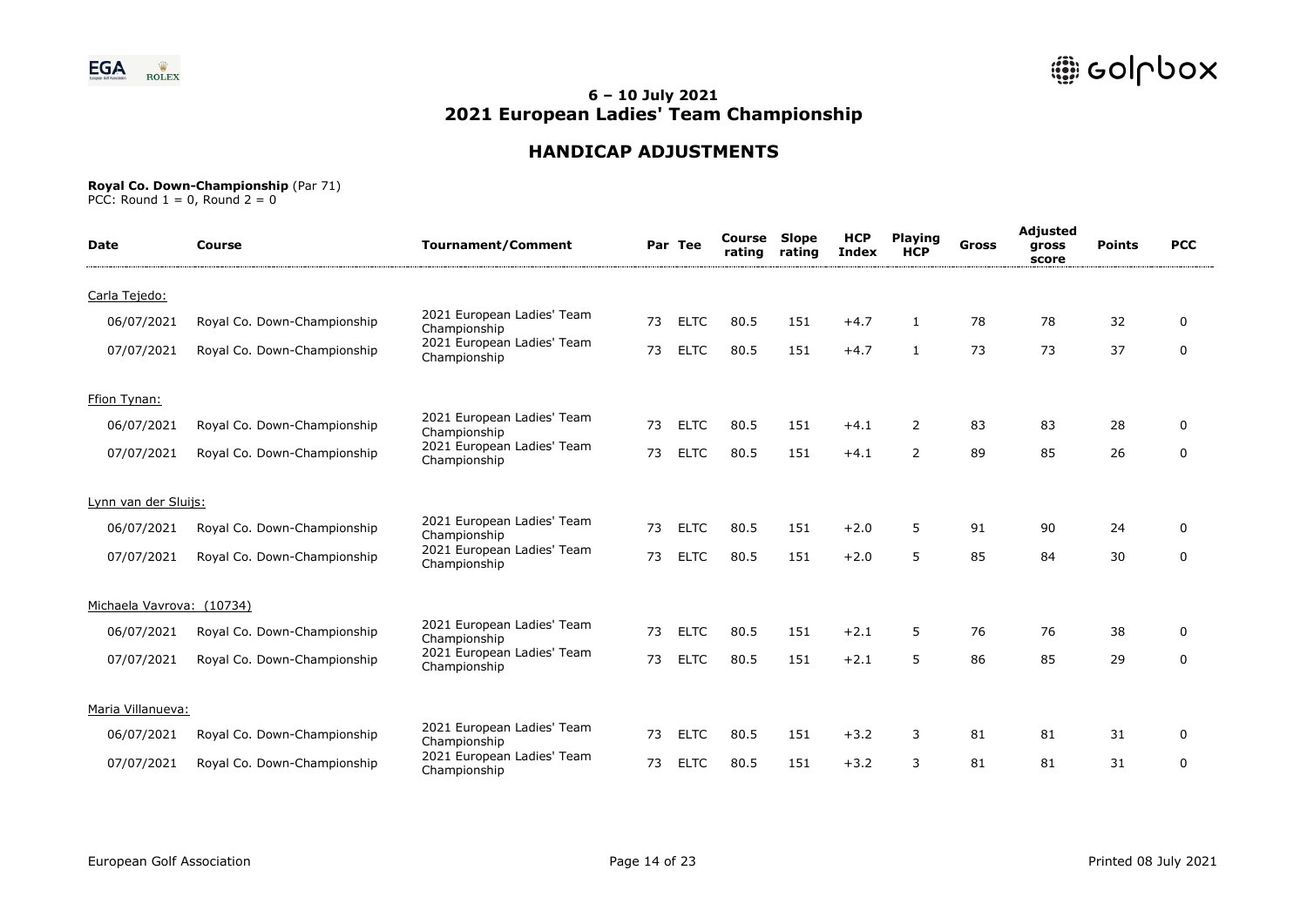

# **HANDICAP ADJUSTMENTS**

#### **Royal Co. Down-Championship** (Par 71)

| <b>Date</b>              | Course                                        | <b>Tournament/Comment</b>                  |    | Par Tee     | Course<br>rating | <b>Slope</b><br>rating | <b>HCP</b><br><b>Index</b> | <b>Playing</b><br><b>HCP</b> | <b>Gross</b> | Adjusted<br>gross<br>score | <b>Points</b> | <b>PCC</b>  |
|--------------------------|-----------------------------------------------|--------------------------------------------|----|-------------|------------------|------------------------|----------------------------|------------------------------|--------------|----------------------------|---------------|-------------|
| Sophie Witt:             |                                               |                                            |    |             |                  |                        |                            |                              |              |                            |               |             |
| 06/07/2021               | Royal Co. Down-Championship                   | 2021 European Ladies' Team<br>Championship | 73 | <b>ELTC</b> | 80.5             | 151                    | $+6.3$                     | $-1$                         | 75           | 75                         | 33            | $\Omega$    |
| 07/07/2021               | Royal Co. Down-Championship                   | 2021 European Ladies' Team<br>Championship | 73 | <b>ELTC</b> | 80.5             | 151                    | $+6.3$                     | $-1$                         | 72           | 72                         | 36            | $\mathbf 0$ |
| Andrea Yr Asmundsdottir: |                                               |                                            |    |             |                  |                        |                            |                              |              |                            |               |             |
| 06/07/2021               | Royal Co. Down-Championship                   | 2021 European Ladies' Team<br>Championship | 73 | <b>ELTC</b> | 80.5             | 151                    | 0.0                        | 8                            | 79           | 79                         | 38            | $\Omega$    |
| 07/07/2021               | Royal Co. Down-Championship                   | 2021 European Ladies' Team<br>Championship | 73 | <b>ELTC</b> | 80.5             | 151                    | 0.0                        | 8                            | 80           | 80                         | 37            | $\mathbf 0$ |
| Anna ZANUSSO:            |                                               |                                            |    |             |                  |                        |                            |                              |              |                            |               |             |
| 06/07/2021               | Royal Co. Down-Championship                   | 2021 European Ladies' Team<br>Championship | 73 | <b>ELTC</b> | 80.5             | 151                    | $+5.3$                     | 0                            | 85           | 85                         | 24            | $\Omega$    |
| 07/07/2021               | Royal Co. Down-Championship                   | 2021 European Ladies' Team<br>Championship | 73 | <b>ELTC</b> | 80.5             | 151                    | $+5.3$                     | $\Omega$                     | 73           | 73                         | 36            | $\mathbf 0$ |
|                          | Maja Stark: Abbekås Golfklubb (991210-004)    |                                            |    |             |                  |                        |                            |                              |              |                            |               |             |
| 06/07/2021               | Royal Co. Down-Championship                   | 2021 European Ladies' Team<br>Championship | 73 | <b>ELTC</b> | 80.5             | 151                    | $+6.8$                     | $-2$                         | 78           | 78                         | 29            | $\Omega$    |
| 07/07/2021               | Royal Co. Down-Championship                   | 2021 European Ladies' Team<br>Championship | 73 | <b>ELTC</b> | 80.5             | 151                    | $+6.8$                     | $-2$                         | 74           | 74                         | 33            | $\mathbf 0$ |
|                          | Emily Toy: Carlyon Bay Golf Club (1009378721) |                                            |    |             |                  |                        |                            |                              |              |                            |               |             |
| 06/07/2021               | Royal Co. Down-Championship                   | 2021 European Ladies' Team<br>Championship | 73 | <b>ELTC</b> | 80.5             | 151                    | $+5.6$                     | 0                            | 72           | 72                         | 37            | 0           |
| 07/07/2021               | Royal Co. Down-Championship                   | 2021 European Ladies' Team<br>Championship | 73 | <b>ELTC</b> | 80.5             | 151                    | $+5.6$                     | 0                            | 78           | 77                         | 32            | $\mathbf 0$ |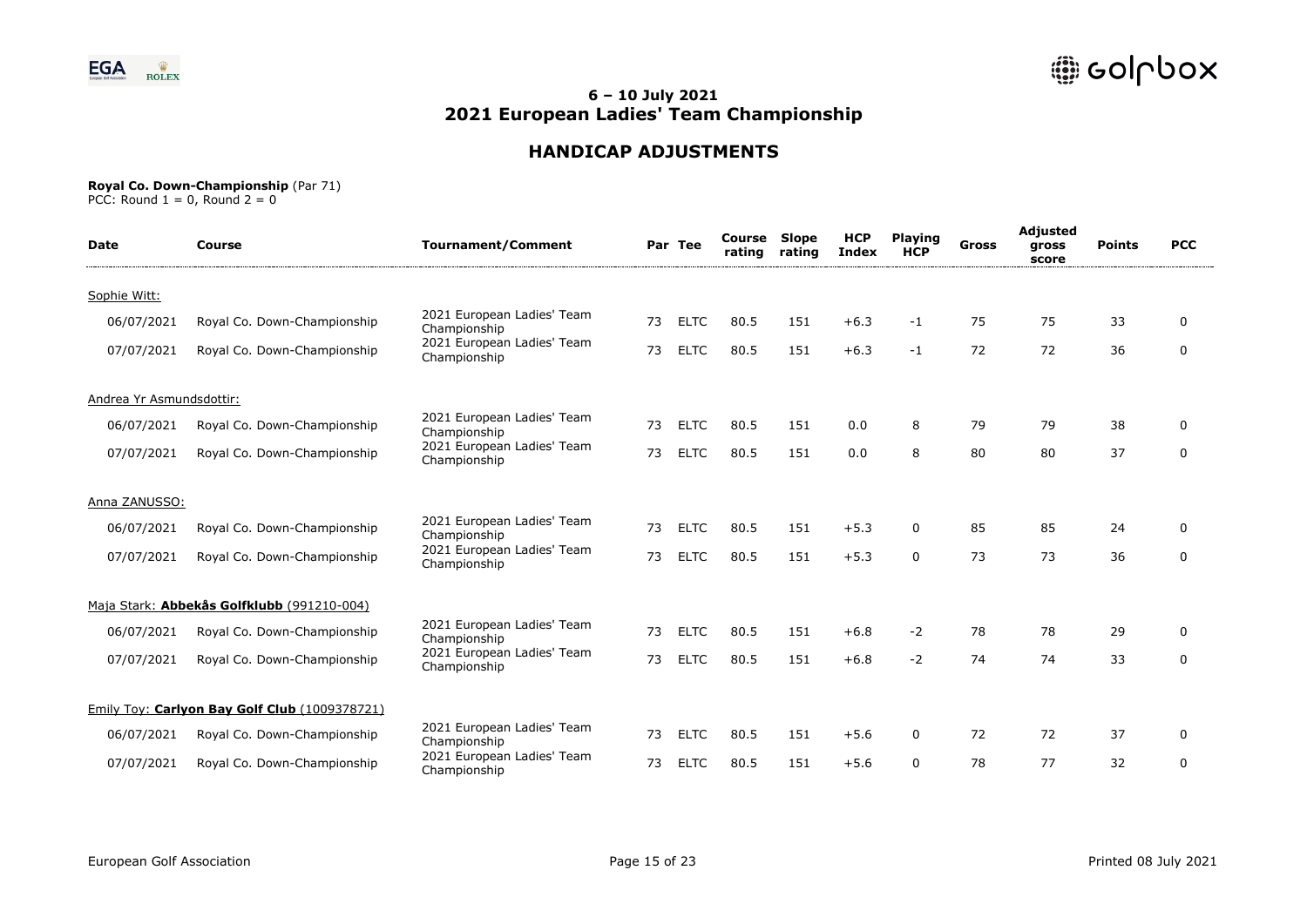

# **HANDICAP ADJUSTMENTS**

#### **Royal Co. Down-Championship** (Par 71)

| <b>Date</b> | Course                                          | <b>Tournament/Comment</b>                  |    | Par Tee     | Course<br>rating | <b>Slope</b><br>rating | <b>HCP</b><br><b>Index</b> | <b>Playing</b><br><b>HCP</b> | Gross | Adjusted<br>gross<br>score | <b>Points</b> | <b>PCC</b> |
|-------------|-------------------------------------------------|--------------------------------------------|----|-------------|------------------|------------------------|----------------------------|------------------------------|-------|----------------------------|---------------|------------|
|             | Lauren Walsh: Castlewarden Golf Club (70891642) |                                            |    |             |                  |                        |                            |                              |       |                            |               |            |
| 06/07/2021  | Royal Co. Down-Championship                     | 2021 European Ladies' Team<br>Championship | 73 | <b>ELTC</b> | 80.5             | 151                    | $+5.3$                     | 0                            | 78    | 78                         | 31            |            |
| 07/07/2021  | Royal Co. Down-Championship                     | 2021 European Ladies' Team<br>Championship | 73 | <b>ELTC</b> | 80.5             | 151                    | $+5.3$                     | $\mathbf{0}$                 | 72    | 72                         | 37            |            |
|             | Sara Byrne: Douglas Golf Club (63028206)        |                                            |    |             |                  |                        |                            |                              |       |                            |               |            |
| 06/07/2021  | Royal Co. Down-Championship                     | 2021 European Ladies' Team<br>Championship | 73 | <b>ELTC</b> | 80.5             | 151                    | $+4.5$                     |                              | 77    | 77                         | 33            |            |
| 07/07/2021  | Royal Co. Down-Championship                     | 2021 European Ladies' Team<br>Championship | 73 | <b>ELTC</b> | 80.5             | 151                    | $+4.7$                     | 1                            | 73    | 73                         | 37            |            |
|             | Anna Foster: Elm Park Golf Club (71753973)      |                                            |    |             |                  |                        |                            |                              |       |                            |               |            |
| 06/07/2021  | Royal Co. Down-Championship                     | 2021 European Ladies' Team<br>Championship | 73 | <b>ELTC</b> | 80.5             | 151                    | $+3.2$                     | 3                            | 81    | 81                         | 31            |            |
| 07/07/2021  | Royal Co. Down-Championship                     | 2021 European Ladies' Team<br>Championship | 73 | <b>ELTC</b> | 80.5             | 151                    | $+3.2$                     | 3                            | 76    | 76                         | 36            |            |
|             | Chantal Düringer: GC Bludenz-Braz (4300173179)  |                                            |    |             |                  |                        |                            |                              |       |                            |               |            |
| 06/07/2021  | Royal Co. Down-Championship                     | 2021 European Ladies' Team<br>Championship | 73 | <b>ELTC</b> | 80.5             | 151                    | $+2.9$                     | 4                            | 77    | 77                         | 36            | $\Omega$   |
| 07/07/2021  | Royal Co. Down-Championship                     | 2021 European Ladies' Team<br>Championship | 73 | <b>ELTC</b> | 80.5             | 151                    | $+2.8$                     | 4                            | 83    | 82                         | 31            | 0          |
|             | Lea Zeitler: GC Mieminger Plateau (4300115347)  |                                            |    |             |                  |                        |                            |                              |       |                            |               |            |
| 06/07/2021  | Royal Co. Down-Championship                     | 2021 European Ladies' Team<br>Championship | 73 | <b>ELTC</b> | 80.5             | 151                    | $+3.2$                     | 3                            | 77    | 77                         | 35            | 0          |
| 07/07/2021  | Royal Co. Down-Championship                     | 2021 European Ladies' Team<br>Championship | 73 | <b>ELTC</b> | 80.5             | 151                    | $+3.2$                     | 3                            | 79    | 79                         | 33            | 0          |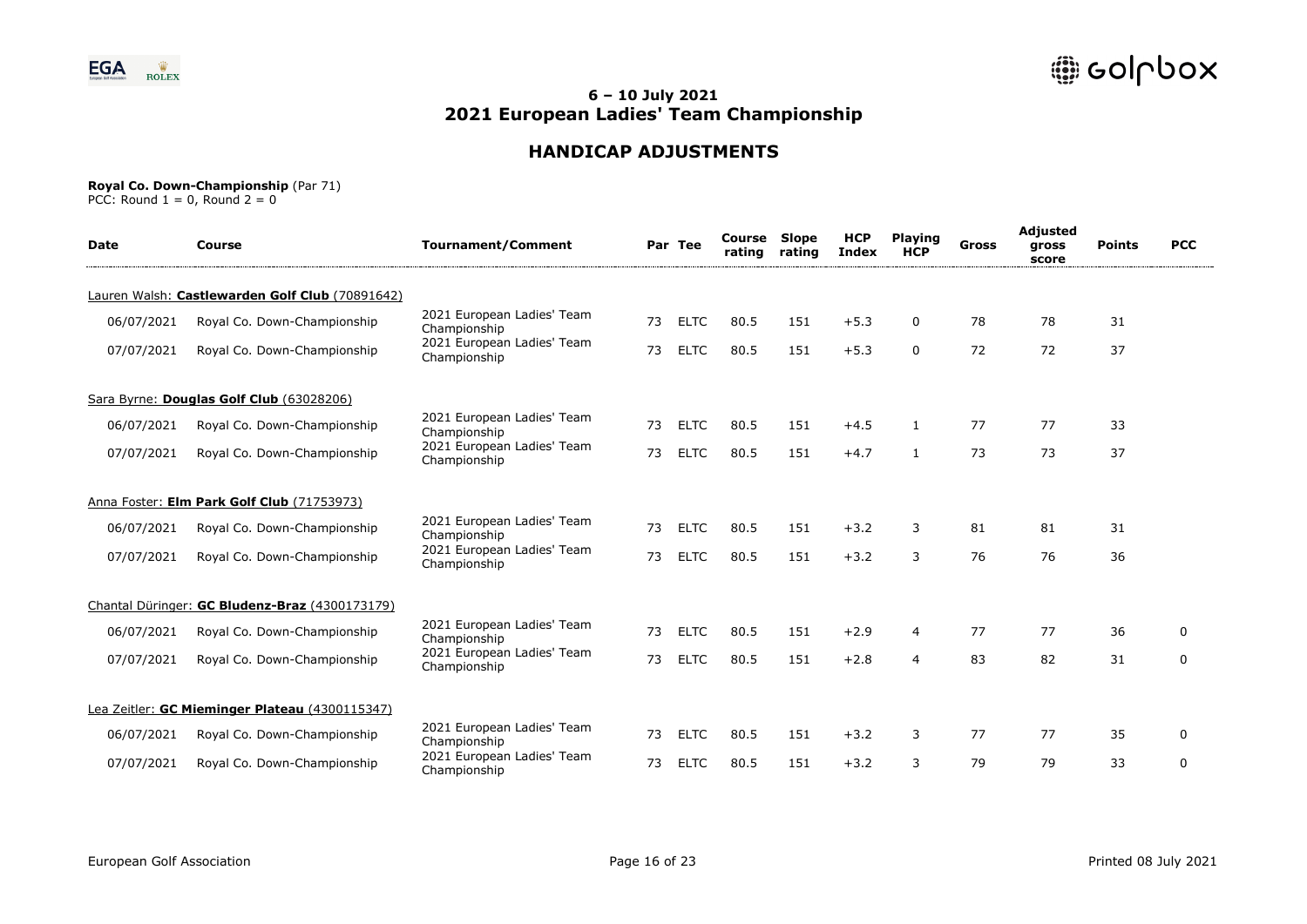

## **HANDICAP ADJUSTMENTS**

#### **Royal Co. Down-Championship** (Par 71)

| <b>Date</b> | Course                                               | <b>Tournament/Comment</b>                  |    | Par Tee     | Course<br>rating | <b>Slope</b><br>rating | <b>HCP</b><br><b>Index</b> | <b>Playing</b><br><b>HCP</b> | Gross | Adjusted<br>gross<br>score | <b>Points</b> | <b>PCC</b>   |
|-------------|------------------------------------------------------|--------------------------------------------|----|-------------|------------------|------------------------|----------------------------|------------------------------|-------|----------------------------|---------------|--------------|
|             | Clara AVELING: GOLF CHÂTEAU DE LA TOURNETTE (248273) |                                            |    |             |                  |                        |                            |                              |       |                            |               |              |
| 06/07/2021  | Royal Co. Down-Championship                          | 2021 European Ladies' Team<br>Championship | 73 | <b>ELTC</b> | 80.5             | 151                    | $+2.4$                     | 4                            | 83    | 80                         | 33            | 0            |
| 07/07/2021  | Royal Co. Down-Championship                          | 2021 European Ladies' Team<br>Championship | 73 | <b>ELTC</b> | 80.5             | 151                    | $+2.4$                     | 4                            | 79    | 79                         | 34            | $\mathbf 0$  |
|             | Céline MANCHE: GOLF CHÂTEAU DE LA TOURNETTE (290264) |                                            |    |             |                  |                        |                            |                              |       |                            |               |              |
| 06/07/2021  | Royal Co. Down-Championship                          | 2021 European Ladies' Team<br>Championship | 73 | <b>ELTC</b> | 80.5             | 151                    | $+4.4$                     | $\overline{2}$               | 75    | 75                         | 36            | 0            |
| 07/07/2021  | Royal Co. Down-Championship                          | 2021 European Ladies' Team<br>Championship | 73 | <b>ELTC</b> | 80.5             | 151                    | $+4.4$                     | $\overline{2}$               | 76    | 76                         | 35            | 0            |
|             | Vanessa Knecht: Golf Club Bubikon (52-115028)        |                                            |    |             |                  |                        |                            |                              |       |                            |               |              |
| 06/07/2021  | Royal Co. Down-Championship                          | 2021 European Ladies' Team<br>Championship | 73 | <b>ELTC</b> | 80.5             | 151                    | $+3.9$                     | $\overline{2}$               | 72    | 72                         | 39            | 0            |
| 07/07/2021  | Royal Co. Down-Championship                          | 2021 European Ladies' Team<br>Championship | 73 | <b>ELTC</b> | 80.5             | 151                    | $+3.9$                     | $\overline{2}$               | 77    | 77                         | 34            | 0            |
|             | Ginnie Lee: Golf Club de Lausanne (20-116117)        |                                            |    |             |                  |                        |                            |                              |       |                            |               |              |
| 06/07/2021  | Royal Co. Down-Championship                          | 2021 European Ladies' Team<br>Championship | 73 | <b>ELTC</b> | 80.5             | 151                    | $+4.1$                     | $\overline{2}$               | 83    | 82                         | 29            | 0            |
| 07/07/2021  | Royal Co. Down-Championship                          | 2021 European Ladies' Team<br>Championship | 73 | <b>ELTC</b> | 80.5             | 151                    | $+4.1$                     | $\overline{2}$               | 78    | 78                         | 33            | 0            |
|             | Chiara VIKKULA: GOLF CLUB DE SEPT FONTAINES (710031) |                                            |    |             |                  |                        |                            |                              |       |                            |               |              |
| 06/07/2021  | Royal Co. Down-Championship                          | 2021 European Ladies' Team<br>Championship | 73 | <b>ELTC</b> | 80.5             | 151                    | $+2.4$                     | 4                            | 84    | 84                         | 29            | $\mathbf{0}$ |
| 07/07/2021  | Royal Co. Down-Championship                          | 2021 European Ladies' Team<br>Championship | 73 | <b>ELTC</b> | 80.5             | 151                    | $+2.4$                     | 4                            | 82    | 82                         | 31            | 0            |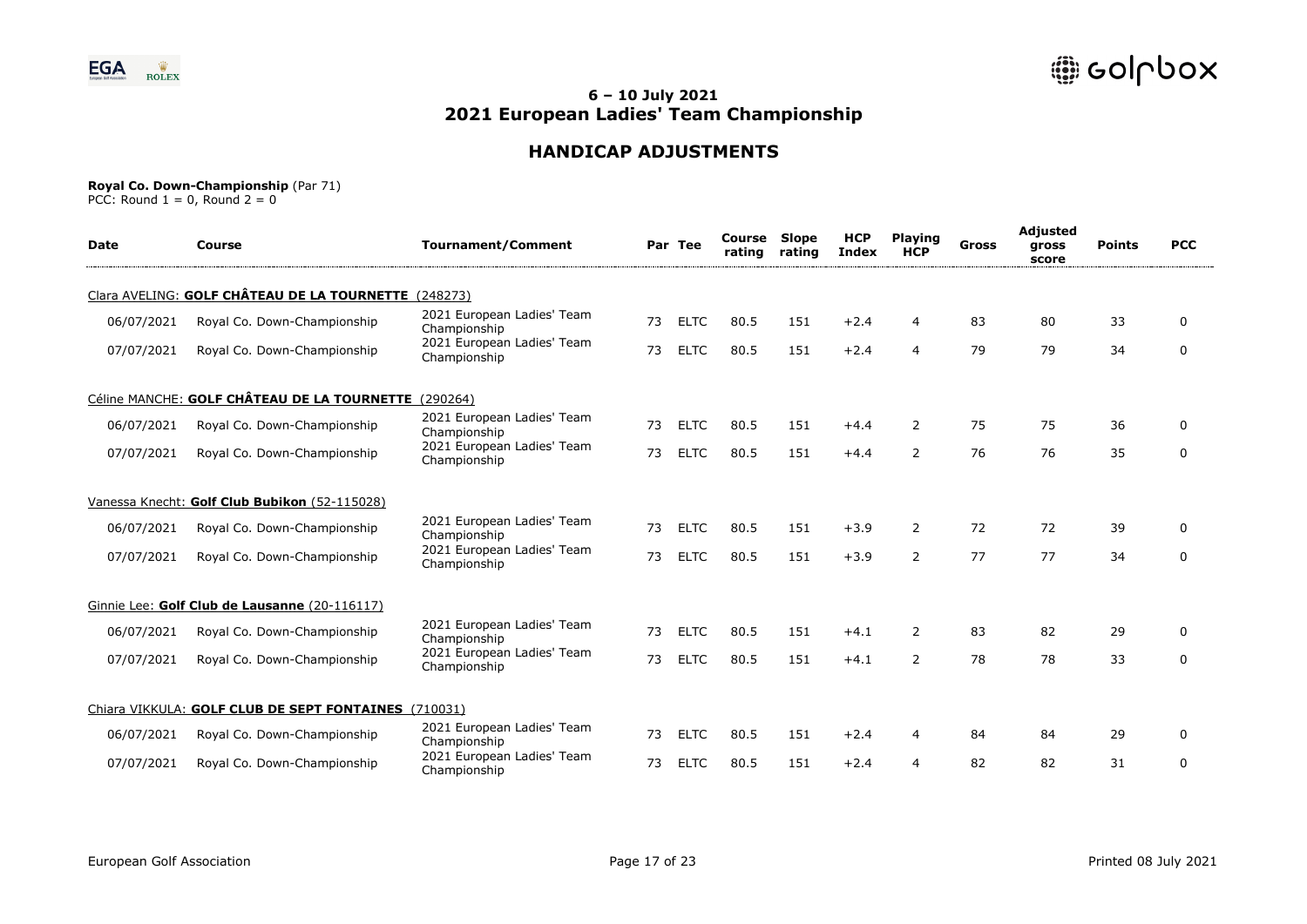

# **HANDICAP ADJUSTMENTS**

#### **Royal Co. Down-Championship** (Par 71)

| <b>Date</b> | Course                                                               | <b>Tournament/Comment</b>                  |    | Par Tee     | Course<br>rating | <b>Slope</b><br>rating | <b>HCP</b><br><b>Index</b> | <b>Playing</b><br><b>HCP</b> | Gross | Adjusted<br>gross<br>score | <b>Points</b> | <b>PCC</b>   |
|-------------|----------------------------------------------------------------------|--------------------------------------------|----|-------------|------------------|------------------------|----------------------------|------------------------------|-------|----------------------------|---------------|--------------|
|             | Katharina Zeiling: Golf Club Kremstal (4300174374)                   |                                            |    |             |                  |                        |                            |                              |       |                            |               |              |
| 06/07/2021  | Royal Co. Down-Championship                                          | 2021 European Ladies' Team<br>Championship | 73 | <b>ELTC</b> | 80.5             | 151                    | $+0.7$                     | 7                            | 83    | 83                         | 33            | $\Omega$     |
| 07/07/2021  | Royal Co. Down-Championship                                          | 2021 European Ladies' Team<br>Championship | 73 | <b>ELTC</b> | 80.5             | 151                    | $+0.7$                     | $\overline{7}$               | 84    | 82                         | 34            | $\Omega$     |
|             | Clarisse Louis: GOLF DE RIGENEE (154732)                             |                                            |    |             |                  |                        |                            |                              |       |                            |               |              |
| 06/07/2021  | Royal Co. Down-Championship                                          | 2021 European Ladies' Team<br>Championship | 73 | <b>ELTC</b> | 80.5             | 151                    | $+3.4$                     | 3                            | 91    | 89                         | 23            | 0            |
| 07/07/2021  | Royal Co. Down-Championship                                          | 2021 European Ladies' Team<br>Championship | 73 | <b>ELTC</b> | 80.5             | 151                    | $+3.4$                     | 3                            | 87    | 86                         | 26            | $\mathbf{0}$ |
|             | Klara Wildhaber: Golf Sempachersee (37-167483)                       |                                            |    |             |                  |                        |                            |                              |       |                            |               |              |
| 06/07/2021  | Royal Co. Down-Championship                                          | 2021 European Ladies' Team<br>Championship | 73 | <b>ELTC</b> | 80.5             | 151                    | $+3.1$                     | 3                            | 80    | 80                         | 32            | $\Omega$     |
| 07/07/2021  | Royal Co. Down-Championship                                          | 2021 European Ladies' Team<br>Championship | 73 | <b>ELTC</b> | 80.5             | 151                    | $+3.1$                     | 3                            | 83    | 82                         | 30            | $\Omega$     |
|             | Caroline Sturdza: Golf-Club de Genève (16-106717)                    |                                            |    |             |                  |                        |                            |                              |       |                            |               |              |
| 06/07/2021  | Royal Co. Down-Championship                                          | 2021 European Ladies' Team<br>Championship | 73 | <b>ELTC</b> | 80.5             | 151                    | $+4.0$                     | 2                            | 79    | 77                         | 34            | $\Omega$     |
| 07/07/2021  | Royal Co. Down-Championship                                          | 2021 European Ladies' Team<br>Championship | 73 | <b>ELTC</b> | 80.5             | 151                    | $+4.0$                     | $\overline{2}$               | 75    | 75                         | 36            | 0            |
|             | Elena Moosmann: Golfclub Ennetsee / Golfpark Holzhäusern (40-192455) |                                            |    |             |                  |                        |                            |                              |       |                            |               |              |
| 06/07/2021  | Royal Co. Down-Championship                                          | 2021 European Ladies' Team<br>Championship | 73 | <b>ELTC</b> | 80.5             | 151                    | $+4.8$                     | 1                            | 71    | 71                         | 39            | $\Omega$     |
| 07/07/2021  | Royal Co. Down-Championship                                          | 2021 European Ladies' Team<br>Championship | 73 | <b>ELTC</b> | 80.5             | 151                    | $+4.8$                     |                              | 71    | 71                         | 39            | 0            |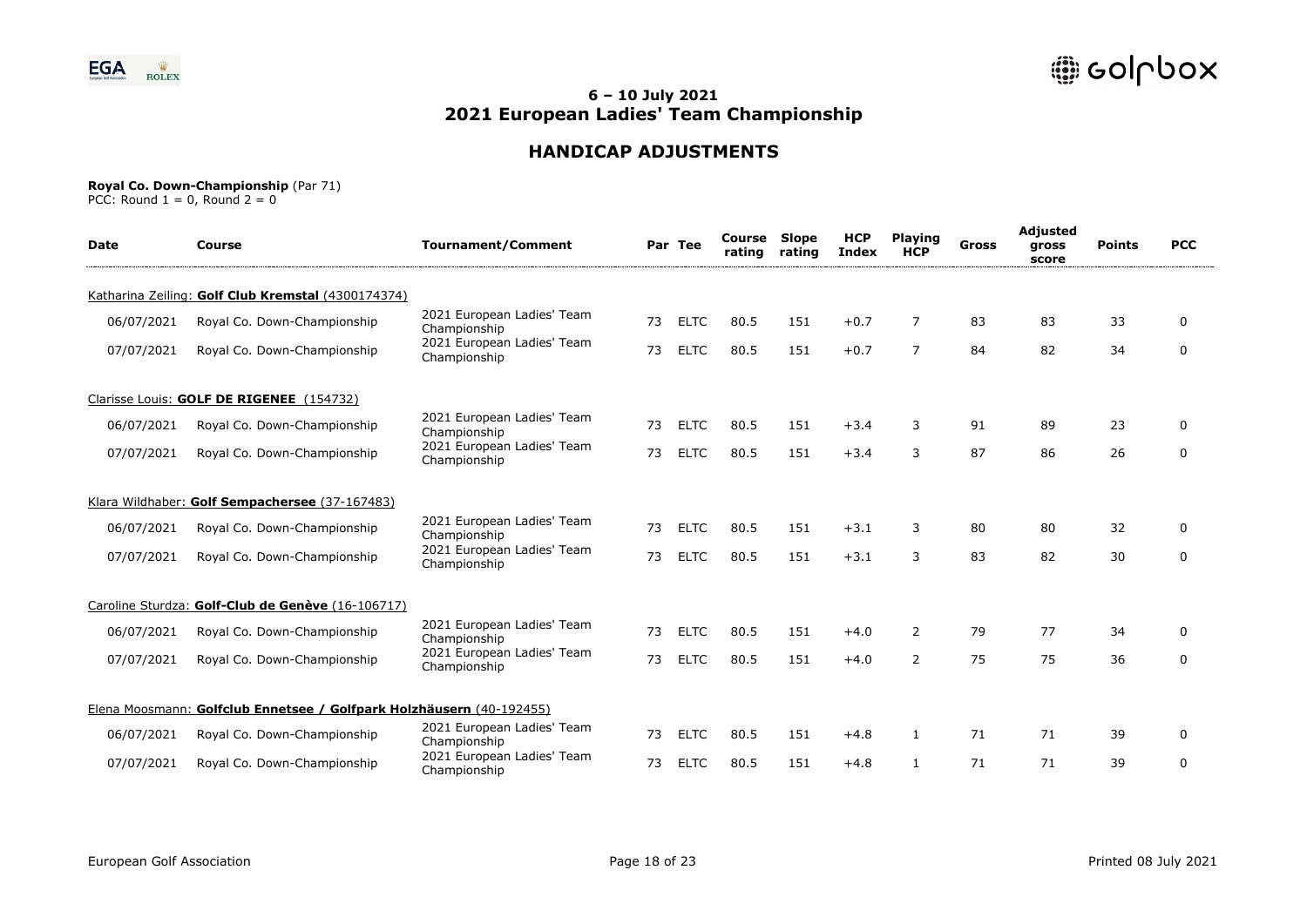

# **HANDICAP ADJUSTMENTS**

#### **Royal Co. Down-Championship** (Par 71)

| <b>Date</b> | Course                                                | <b>Tournament/Comment</b>                  |    | Par Tee     | Course<br>rating | Slope<br>rating | <b>HCP</b><br>Index | <b>Playing</b><br><b>HCP</b> | <b>Gross</b> | Adjusted<br>gross<br>score | <b>Points</b> | <b>PCC</b> |
|-------------|-------------------------------------------------------|--------------------------------------------|----|-------------|------------------|-----------------|---------------------|------------------------------|--------------|----------------------------|---------------|------------|
|             | Amelie Svejda: Golfclub Salzburg (4300122136)         |                                            |    |             |                  |                 |                     |                              |              |                            |               |            |
| 06/07/2021  | Royal Co. Down-Championship                           | 2021 European Ladies' Team<br>Championship | 73 | <b>ELTC</b> | 80.5             | 151             | $+2.4$              | 4                            | 81           | 80                         | 33            | 0          |
| 07/07/2021  | Royal Co. Down-Championship                           | 2021 European Ladies' Team<br>Championship | 73 | <b>ELTC</b> | 80.5             | 151             | $+2.4$              | $\overline{4}$               | 76           | 76                         | 37            | 0          |
|             | Andrea Grimberg Lignell: Hills Golfklubb (000828-002) |                                            |    |             |                  |                 |                     |                              |              |                            |               |            |
| 06/07/2021  | Royal Co. Down-Championship                           | 2021 European Ladies' Team<br>Championship | 73 | <b>ELTC</b> | 80.5             | 151             | $+5.3$              | 0                            | 75           | 75                         | 34            | 0          |
| 07/07/2021  | Royal Co. Down-Championship                           | 2021 European Ladies' Team<br>Championship | 73 | <b>ELTC</b> | 80.5             | 151             | $+5.3$              | $\Omega$                     | 74           | 74                         | 35            | 0          |
|             | Beatrice Wallin: Hills Golfklubb (990405-006)         |                                            |    |             |                  |                 |                     |                              |              |                            |               |            |
| 06/07/2021  | Royal Co. Down-Championship                           | 2021 European Ladies' Team<br>Championship | 73 | <b>ELTC</b> | 80.5             | 151             | $+6.6$              | -1                           | 81           | 81                         | 27            | 0          |
| 07/07/2021  | Royal Co. Down-Championship                           | 2021 European Ladies' Team<br>Championship | 73 | <b>ELTC</b> | 80.5             | 151             | $+6.6$              | $-1$                         | 74           | 74                         | 34            | 0          |
|             | Cecilie Finne-Ipsen: Hiortespring Golfklub (52-2654)  |                                            |    |             |                  |                 |                     |                              |              |                            |               |            |
| 06/07/2021  | Royal Co. Down-Championship                           | 2021 European Ladies' Team<br>Championship | 73 | <b>ELTC</b> | 80.5             | 151             | $+4.2$              | 2                            | 77           | 77                         | 34            | 0          |
| 07/07/2021  | Royal Co. Down-Championship                           | 2021 European Ladies' Team<br>Championship | 73 | <b>ELTC</b> | 80.5             | 151             | $+4.2$              | 2                            | 75           | 74                         | 37            | 0          |
|             | Charlotte Heath: Huddersfield Golf Club (1009277633)  |                                            |    |             |                  |                 |                     |                              |              |                            |               |            |
| 06/07/2021  | Royal Co. Down-Championship                           | 2021 European Ladies' Team<br>Championship | 73 | <b>ELTC</b> | 80.5             | 151             | $+4.8$              | $\mathbf{1}$                 | 81           | 81                         | 29            | 0          |
| 07/07/2021  | Royal Co. Down-Championship                           | 2021 European Ladies' Team<br>Championship | 73 | <b>ELTC</b> | 80.5             | 151             | $+4.8$              | $\mathbf{1}$                 | 72           | 72                         | 38            | 0          |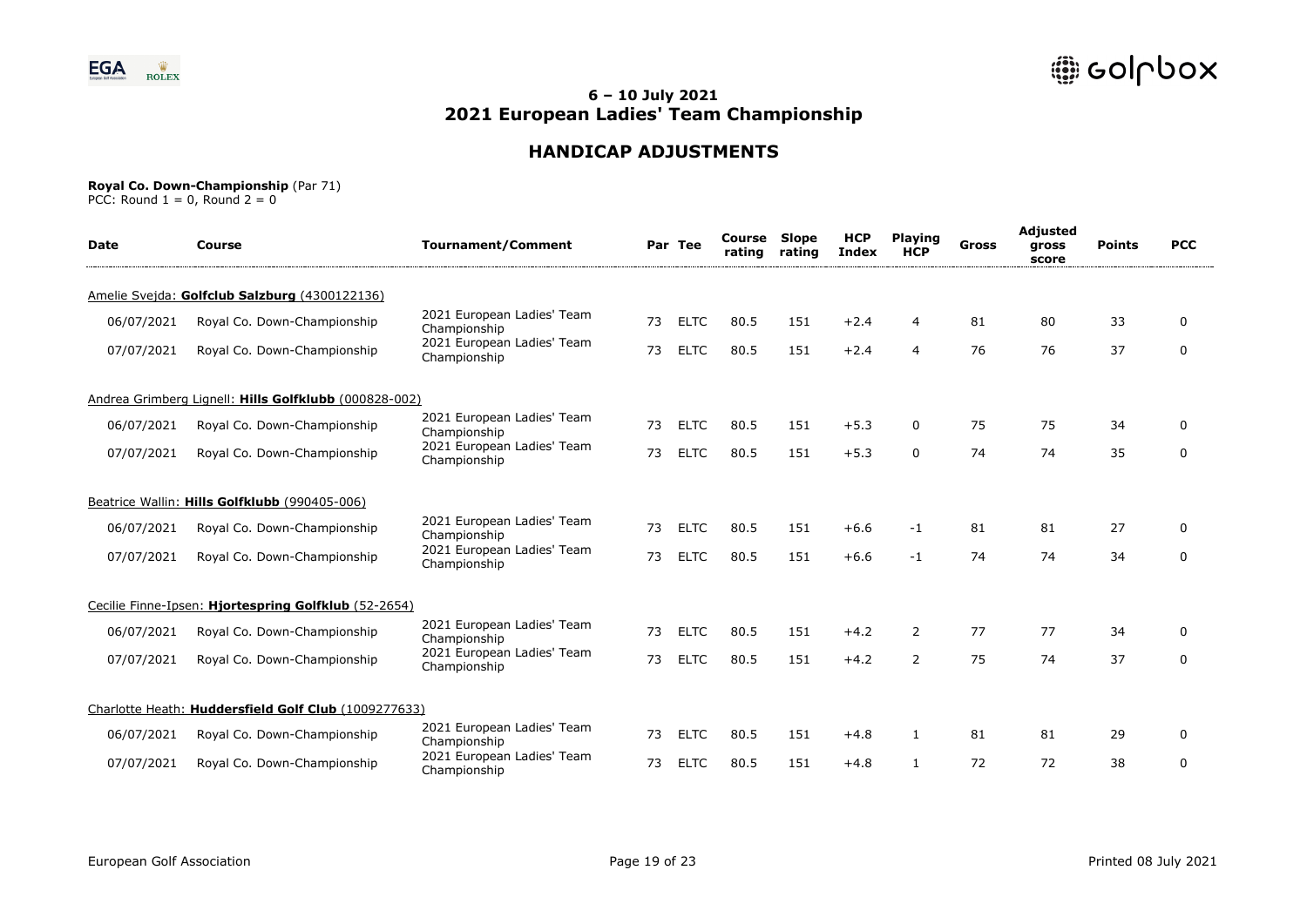

# **HANDICAP ADJUSTMENTS**

#### **Royal Co. Down-Championship** (Par 71)

| <b>Date</b> | Course                                                               | <b>Tournament/Comment</b>                  |    | Par Tee     | Course<br>rating | <b>Slope</b><br>rating | <b>HCP</b><br>Index | <b>Playing</b><br><b>HCP</b> | Gross | Adjusted<br>gross<br>score | <b>Points</b> | <b>PCC</b>   |
|-------------|----------------------------------------------------------------------|--------------------------------------------|----|-------------|------------------|------------------------|---------------------|------------------------------|-------|----------------------------|---------------|--------------|
|             | Diane Baillieux: HULENCOURT (271785)                                 |                                            |    |             |                  |                        |                     |                              |       |                            |               |              |
| 06/07/2021  | Royal Co. Down-Championship                                          | 2021 European Ladies' Team<br>Championship | 73 | <b>ELTC</b> | 80.5             | 151                    | $+3.2$              | 3                            | 81    | 81                         | 31            | $\mathbf{0}$ |
| 07/07/2021  | Royal Co. Down-Championship                                          | 2021 European Ladies' Team<br>Championship | 73 | <b>ELTC</b> | 80.5             | 151                    | $+3.2$              | 3                            | 78    | 78                         | 34            | $\mathbf 0$  |
|             | Johanna Ebner: Jacques-Lemans Golfclub St. Veit-Längsee (4300149093) |                                            |    |             |                  |                        |                     |                              |       |                            |               |              |
| 06/07/2021  | Royal Co. Down-Championship                                          | 2021 European Ladies' Team<br>Championship | 73 | <b>ELTC</b> | 80.5             | 151                    | $+1.9$              | 5                            | 85    | 84                         | 30            | 0            |
| 07/07/2021  | Royal Co. Down-Championship                                          | 2021 European Ladies' Team<br>Championship | 73 | <b>ELTC</b> | 80.5             | 151                    | $+1.9$              | 5                            | 83    | 83                         | 31            | 0            |
|             | Lianna Bailey: Kirby Muxloe Golf Club (1006825774)                   |                                            |    |             |                  |                        |                     |                              |       |                            |               |              |
| 06/07/2021  | Royal Co. Down-Championship                                          | 2021 European Ladies' Team<br>Championship | 73 | <b>ELTC</b> | 80.5             | 151                    | $+3.9$              | $\overline{2}$               | 85    | 85                         | 26            | 0            |
| 07/07/2021  | Royal Co. Down-Championship                                          | 2021 European Ladies' Team<br>Championship | 73 | <b>ELTC</b> | 80.5             | 151                    | $+3.9$              | $\overline{2}$               | 79    | 79                         | 32            | $\mathbf 0$  |
|             | Beth Coulter: Kirkistown Castle Golf Club (52812251)                 |                                            |    |             |                  |                        |                     |                              |       |                            |               |              |
| 06/07/2021  | Royal Co. Down-Championship                                          | 2021 European Ladies' Team<br>Championship | 73 | <b>ELTC</b> | 80.5             | 151                    | $+5.1$              | $\mathbf{1}$                 | 74    | 74                         | 36            |              |
| 07/07/2021  | Royal Co. Down-Championship                                          | 2021 European Ladies' Team<br>Championship | 73 | <b>ELTC</b> | 80.5             | 151                    | $+5.3$              | $\Omega$                     | 74    | 74                         | 35            |              |
|             | Caley McGinty: Knowle Golf Club (1007128924)                         |                                            |    |             |                  |                        |                     |                              |       |                            |               |              |
| 06/07/2021  | Royal Co. Down-Championship                                          | 2021 European Ladies' Team<br>Championship | 73 | <b>ELTC</b> | 80.5             | 151                    | $+5.5$              | 0                            | 71    | 71                         | 38            | 0            |
| 07/07/2021  | Royal Co. Down-Championship                                          | 2021 European Ladies' Team<br>Championship | 73 | <b>ELTC</b> | 80.5             | 151                    | $+5.5$              | $\Omega$                     | 76    | 75                         | 34            | $\mathbf 0$  |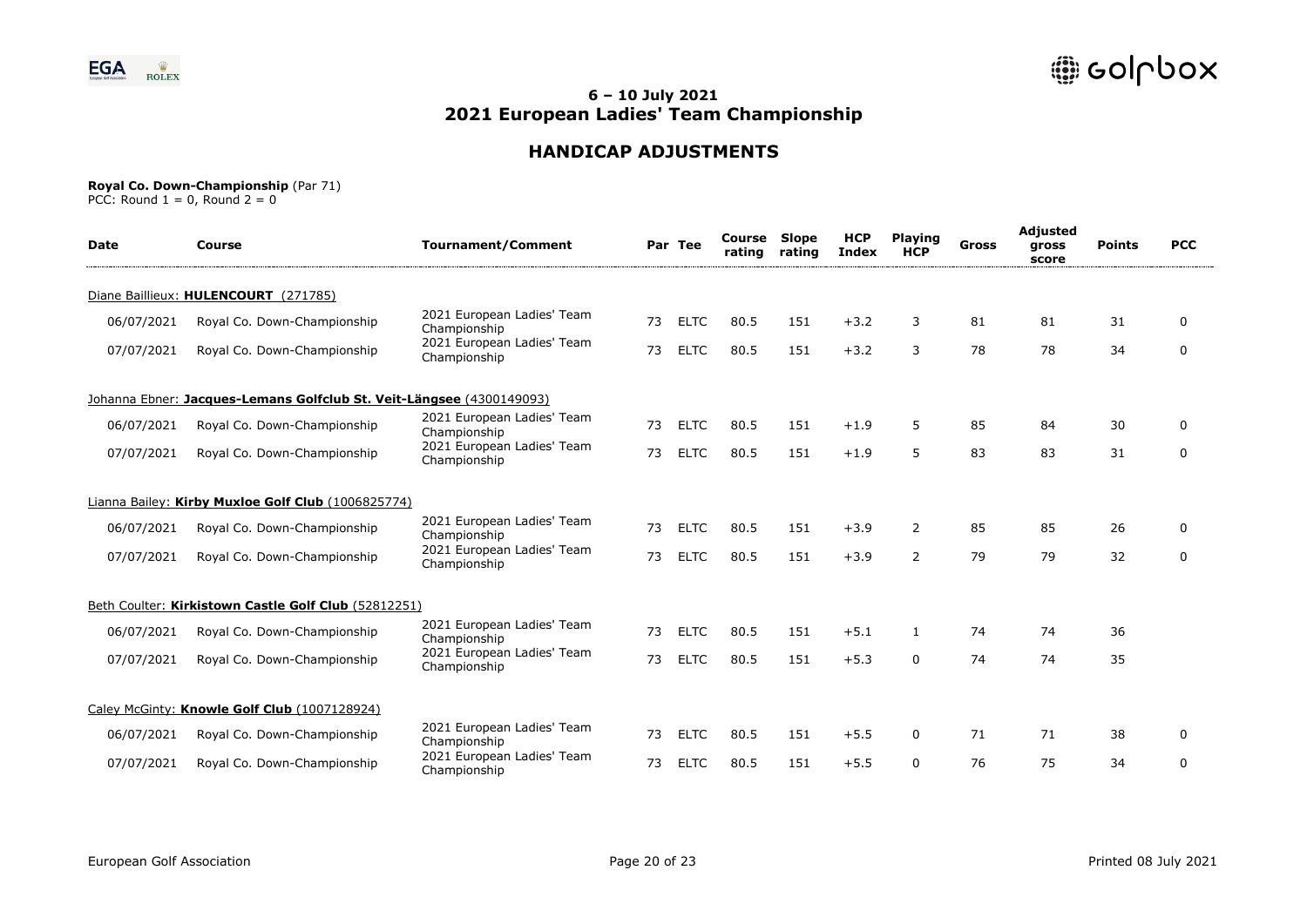

# **HANDICAP ADJUSTMENTS**

#### **Royal Co. Down-Championship** (Par 71)

| <b>Date</b> | Course                                              | <b>Tournament/Comment</b>                  |    | Par Tee     | Course<br>rating | <b>Slope</b><br>rating | <b>HCP</b><br><b>Index</b> | <b>Playing</b><br><b>HCP</b> | Gross | <b>Adjusted</b><br>gross<br>score | <b>Points</b> | <b>PCC</b>   |
|-------------|-----------------------------------------------------|--------------------------------------------|----|-------------|------------------|------------------------|----------------------------|------------------------------|-------|-----------------------------------|---------------|--------------|
|             | Smilla Tarning Sønderby: Kolding Golf Club (7-3966) |                                            |    |             |                  |                        |                            |                              |       |                                   |               |              |
| 06/07/2021  | Royal Co. Down-Championship                         | 2021 European Ladies' Team<br>Championship | 73 | <b>ELTC</b> | 80.5             | 151                    | $+4.1$                     | 2                            | 76    | 76                                | 35            | $\mathbf{0}$ |
| 07/07/2021  | Royal Co. Down-Championship                         | 2021 European Ladies' Team<br>Championship | 73 | <b>ELTC</b> | 80.5             | 151                    | $+4.2$                     | $\overline{2}$               | 80    | 80                                | 31            | $\mathbf 0$  |
|             | Aine Donegan: Lahinch Golf Club (63574618)          |                                            |    |             |                  |                        |                            |                              |       |                                   |               |              |
| 06/07/2021  | Royal Co. Down-Championship                         | 2021 European Ladies' Team<br>Championship | 73 | <b>ELTC</b> | 80.5             | 151                    | $+2.6$                     | 4                            | 71    | 71                                | 42            |              |
| 07/07/2021  | Royal Co. Down-Championship                         | 2021 European Ladies' Team<br>Championship | 73 | <b>ELTC</b> | 80.5             | 151                    | $+3.3$                     | 3                            | 74    | 74                                | 38            |              |
|             | Sara Kiellker: Liunghusens Golfklubb (980907-003)   |                                            |    |             |                  |                        |                            |                              |       |                                   |               |              |
| 06/07/2021  | Royal Co. Down-Championship                         | 2021 European Ladies' Team<br>Championship | 73 | <b>ELTC</b> | 80.5             | 151                    | $+5.8$                     | 0                            | 75    | 75                                | 34            | 0            |
| 07/07/2021  | Royal Co. Down-Championship                         | 2021 European Ladies' Team<br>Championship | 73 | <b>ELTC</b> | 80.5             | 151                    | $+5.8$                     | $\Omega$                     | 79    | 78                                | 31            | $\mathbf 0$  |
|             | Annabel Wilson: Lurgan Golf Club (51341587)         |                                            |    |             |                  |                        |                            |                              |       |                                   |               |              |
| 06/07/2021  | Royal Co. Down-Championship                         | 2021 European Ladies' Team<br>Championship | 73 | <b>ELTC</b> | 80.5             | 151                    | $+3.8$                     | $\overline{2}$               | 79    | 78                                | 33            |              |
| 07/07/2021  | Royal Co. Down-Championship                         | 2021 European Ladies' Team<br>Championship | 73 | <b>ELTC</b> | 80.5             | 151                    | $+3.6$                     | 3                            | 76    | 76                                | 36            |              |
|             | Sofie Kibsgaard Nielsen: Morsø GolfKlub (57-1008)   |                                            |    |             |                  |                        |                            |                              |       |                                   |               |              |
| 06/07/2021  | Royal Co. Down-Championship                         | 2021 European Ladies' Team<br>Championship | 73 | <b>ELTC</b> | 80.5             | 151                    | $+4.5$                     | $\mathbf{1}$                 | 77    | 77                                | 33            | 0            |
| 07/07/2021  | Royal Co. Down-Championship                         | 2021 European Ladies' Team<br>Championship | 73 | <b>ELTC</b> | 80.5             | 151                    | $+4.5$                     | $\mathbf{1}$                 | 78    | 78                                | 32            | $\mathbf 0$  |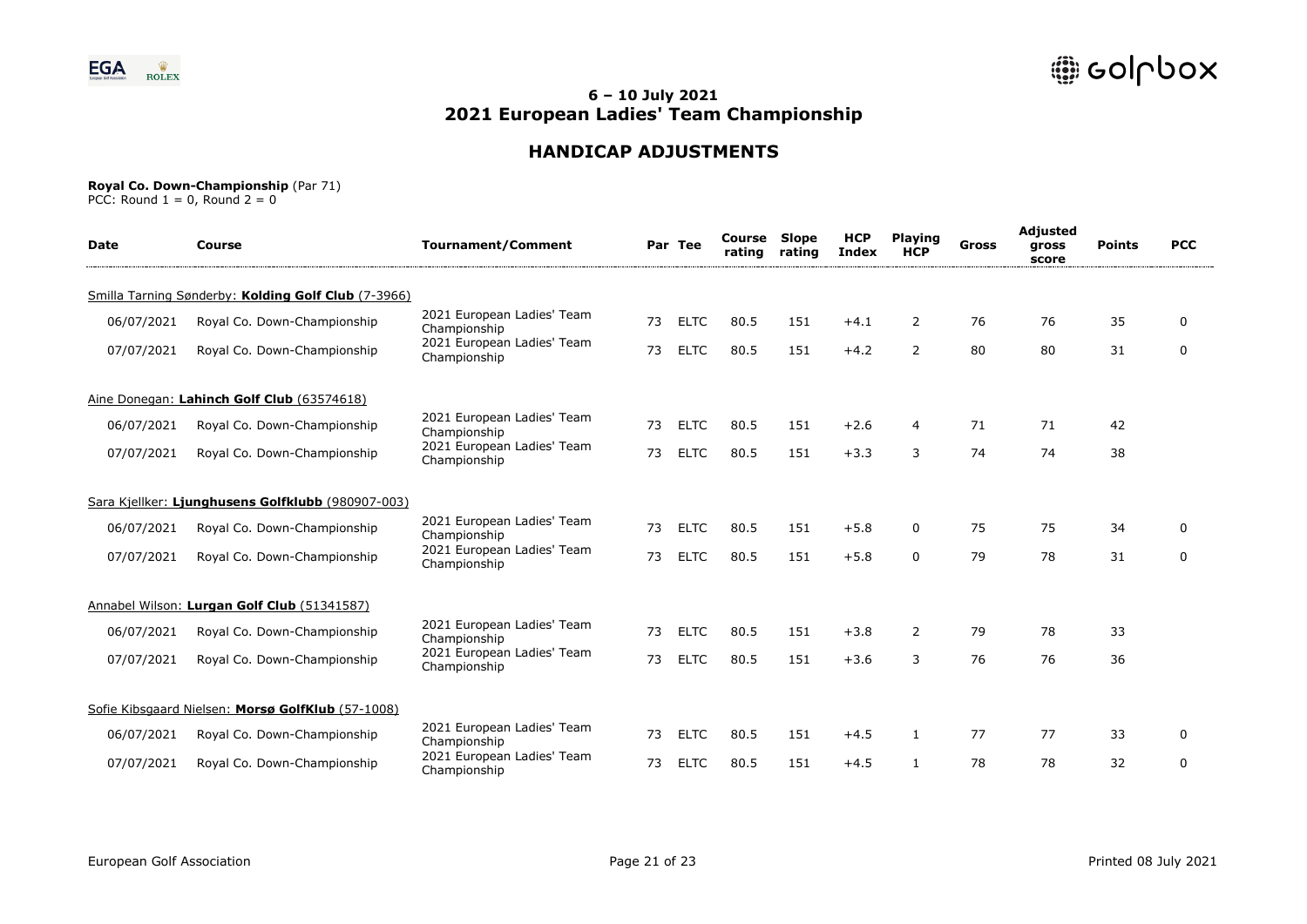

# **HANDICAP ADJUSTMENTS**

#### **Royal Co. Down-Championship** (Par 71)

| <b>Date</b> | Course                                                     | <b>Tournament/Comment</b>                                                    |    | Par Tee     | Course<br>rating | <b>Slope</b><br>rating | <b>HCP</b><br>Index | <b>Playing</b><br><b>HCP</b> | Gross | Adjusted<br>gross<br>score | <b>Points</b> | <b>PCC</b>   |
|-------------|------------------------------------------------------------|------------------------------------------------------------------------------|----|-------------|------------------|------------------------|---------------------|------------------------------|-------|----------------------------|---------------|--------------|
|             | Chiara Tamburlini: Ostschweizerischer Golf Club (28-50283) |                                                                              |    |             |                  |                        |                     |                              |       |                            |               |              |
| 06/07/2021  | Royal Co. Down-Championship                                | 2021 European Ladies' Team<br>Championship                                   | 73 | <b>ELTC</b> | 80.5             | 151                    | $+5.0$              | $\mathbf{1}$                 | 83    | 83                         | 27            | $\mathbf{0}$ |
| 07/07/2021  | Royal Co. Down-Championship                                | 2021 European Ladies' Team<br>Championship                                   | 73 | <b>ELTC</b> | 80.5             | 151                    | $+5.0$              | $\mathbf{1}$                 | 77    | 77                         | 33            | $\mathbf 0$  |
|             |                                                            | Isabella Holpfer: REITERS GOLF & COUNTRY CLUB Bad Tatzmannsdorf (4300144764) |    |             |                  |                        |                     |                              |       |                            |               |              |
| 06/07/2021  | Royal Co. Down-Championship                                | 2021 European Ladies' Team<br>Championship                                   | 73 | <b>ELTC</b> | 80.5             | 151                    | $+2.6$              | 4                            | 75    | 75                         | 38            | 0            |
| 07/07/2021  | Royal Co. Down-Championship                                | 2021 European Ladies' Team<br>Championship                                   | 73 | <b>ELTC</b> | 80.5             | 151                    | $+2.6$              | 4                            | 82    | 82                         | 31            | 0            |
|             | Ingrid Lindblad: Ringenäs Golfklubb (000411-014)           |                                                                              |    |             |                  |                        |                     |                              |       |                            |               |              |
| 06/07/2021  | Royal Co. Down-Championship                                | 2021 European Ladies' Team<br>Championship                                   | 73 | <b>ELTC</b> | 80.5             | 151                    | $+7.3$              | $-2$                         | 79    | 74                         | 33            | 0            |
| 07/07/2021  | Royal Co. Down-Championship                                | 2021 European Ladies' Team<br>Championship                                   | 73 | <b>ELTC</b> | 80.5             | 151                    | $+7.1$              | $-2$                         | 75    | 75                         | 32            | 0            |
|             | Annabell Fuller: Roehampton Golf Club (1003930312)         |                                                                              |    |             |                  |                        |                     |                              |       |                            |               |              |
| 06/07/2021  | Royal Co. Down-Championship                                | 2021 European Ladies' Team<br>Championship                                   | 73 | <b>ELTC</b> | 80.5             | 151                    | $+6.0$              | -1                           | 73    | 73                         | 35            | 0            |
| 07/07/2021  | Royal Co. Down-Championship                                | 2021 European Ladies' Team<br>Championship                                   | 73 | <b>ELTC</b> | 80.5             | 151                    | $+6.0$              | $-1$                         | 75    | 75                         | 33            | $\mathbf 0$  |
|             | Rebecca Becht: ROYAL WATERLOO G. C. (716076)               |                                                                              |    |             |                  |                        |                     |                              |       |                            |               |              |
| 06/07/2021  | Royal Co. Down-Championship                                | 2021 European Ladies' Team<br>Championship                                   | 73 | <b>ELTC</b> | 80.5             | 151                    | $+3.5$              | 3                            | 77    | 77                         | 35            | $\Omega$     |
| 07/07/2021  | Royal Co. Down-Championship                                | 2021 European Ladies' Team<br>Championship                                   | 73 | <b>ELTC</b> | 80.5             | 151                    | $+3.5$              | 3                            | 82    | 82                         | 30            | $\mathbf 0$  |